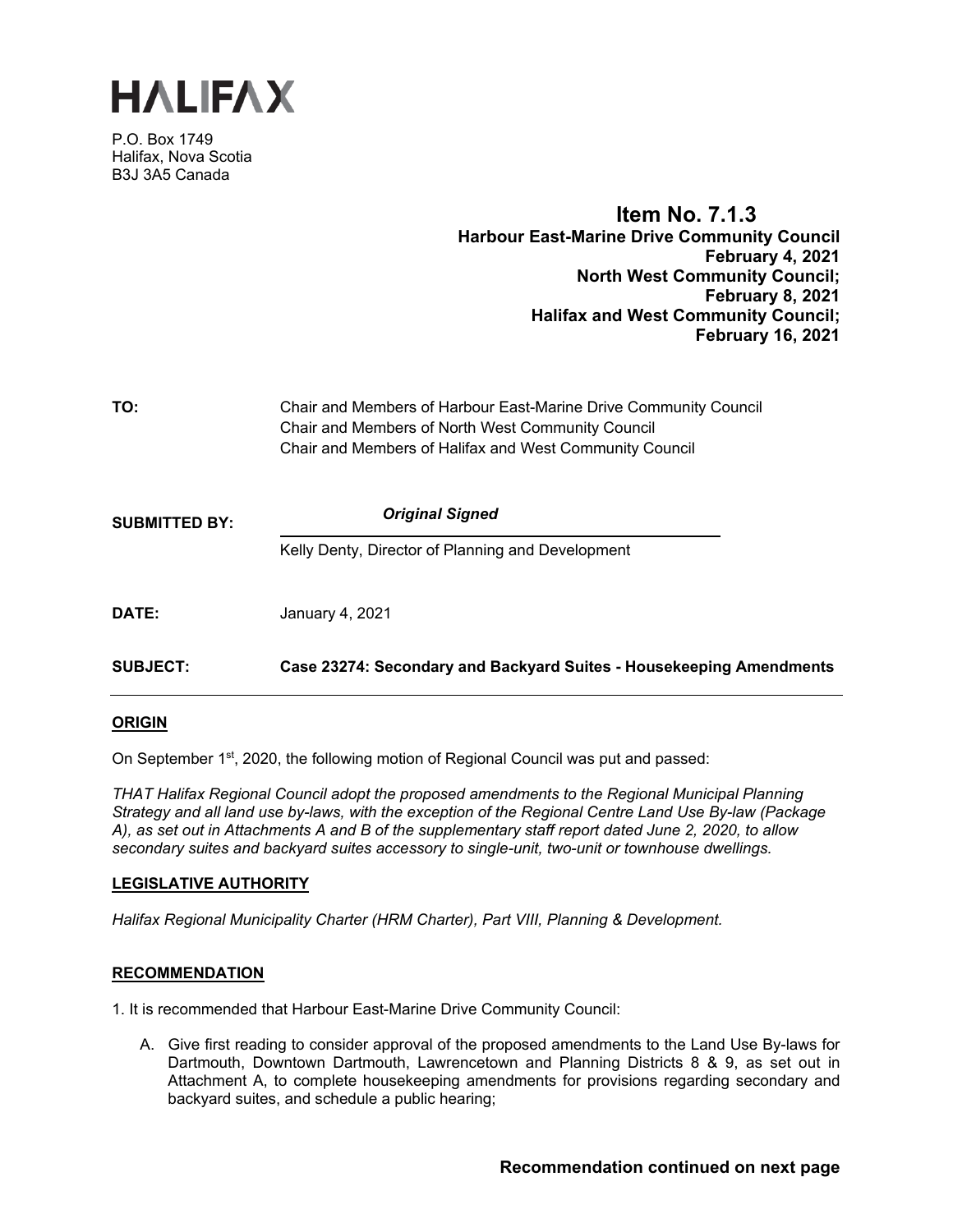- B. Adopt the proposed amendments to the Land Use By-laws for Dartmouth, Downtown Dartmouth, Lawrencetown and Planning Districts 8 & 9 as set out in Attachment A.
- 2. It is recommended that North West Community Council:
	- A. Give first reading to consider approval of the proposed amendments to the Land Use By-laws for Bedford, Planning Districts 1 & 3 and Sackville Drive as set out in Attachment B, to complete housekeeping amendments to the provisions regarding secondary and backyard suites, and schedule a public hearing;
	- B. Adopt the proposed amendments to the Land Use By-laws for Bedford, Planning Districts 1 & 3 and Sackville Drive as set out in Attachment B.
- 3. It is recommended that Halifax and West Community Council:
	- A. Give first reading to consider approval of the proposed amendments to the Land Use By-laws for Halifax Peninsula, Planning District 4 and Planning District 5 as set out in Attachment C, to complete housekeeping amendments to the provisions regarding secondary and backyard suites, and schedule a public hearing;
	- B. Adopt the proposed amendments to the Land Use By-laws for Halifax Peninsula, Planning District 4 and Planning District 5 as set out in Attachment C.
- 4. It is recommended that Halifax and West Community Council and North West Community Council:
	- A. Give first reading to consider approval of the proposed amendments to the Land Use By-law for Halifax Mainland, as set out in Attachment D, to complete housekeeping amendments to the provisions regarding secondary and backyard suites, and schedule a joint public hearing;
	- B. Adopt the proposed amendments to the Land Use By-law for Halifax Mainland as set out in Attachment D.

# **BACKGROUND**

On September [1](#page-1-0)<sup>st</sup>, 2020, Halifax Regional Council approved amendments<sup>1</sup> to the Regional Municipal Planning Strategy (RMPS) and all land use by-laws (LUB), with the exception of the Regional Centre LUB (Package A), to allow secondary and backyard suites accessory to single-unit, two-unit and townhouse dwellings.

After the amendments were approved, staff became aware of several typographical errors and incorrect or missing references. This report provides housekeeping amendments, as provided in the attachments, to ensure the proper implementation of the secondary and backyard suites policy amendments.

#### **DISCUSSION**

Housekeeping amendments are required for eleven LUBs that are dispersed throughout the municipality. This report divides the amendments into the three community council areas.

<span id="page-1-0"></span> <sup>1</sup> See staff report online at [https://www.halifax.ca/sites/default/files/documents/city-hall/regional](https://www.halifax.ca/sites/default/files/documents/city-hall/regional-council/200901rc81.pdf)[council/200901rc81.pdf](https://www.halifax.ca/sites/default/files/documents/city-hall/regional-council/200901rc81.pdf)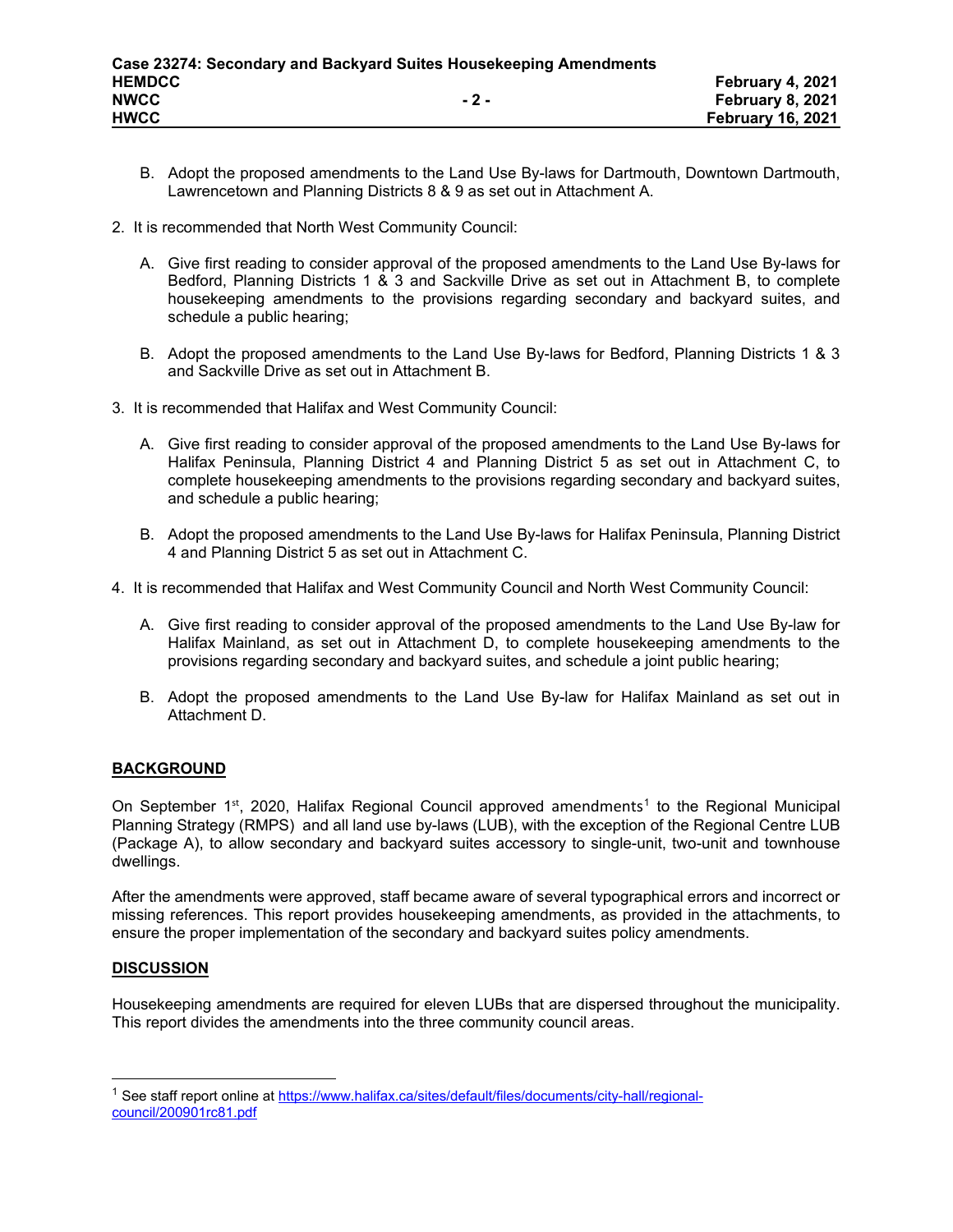|               | Case 23274: Secondary and Backyard Suites Housekeeping Amendments |                          |
|---------------|-------------------------------------------------------------------|--------------------------|
| <b>HEMDCC</b> |                                                                   | February 4, 2021         |
| NWCC          | - 3 -                                                             | February 8, 2021         |
| HWCC          |                                                                   | <b>February 16, 2021</b> |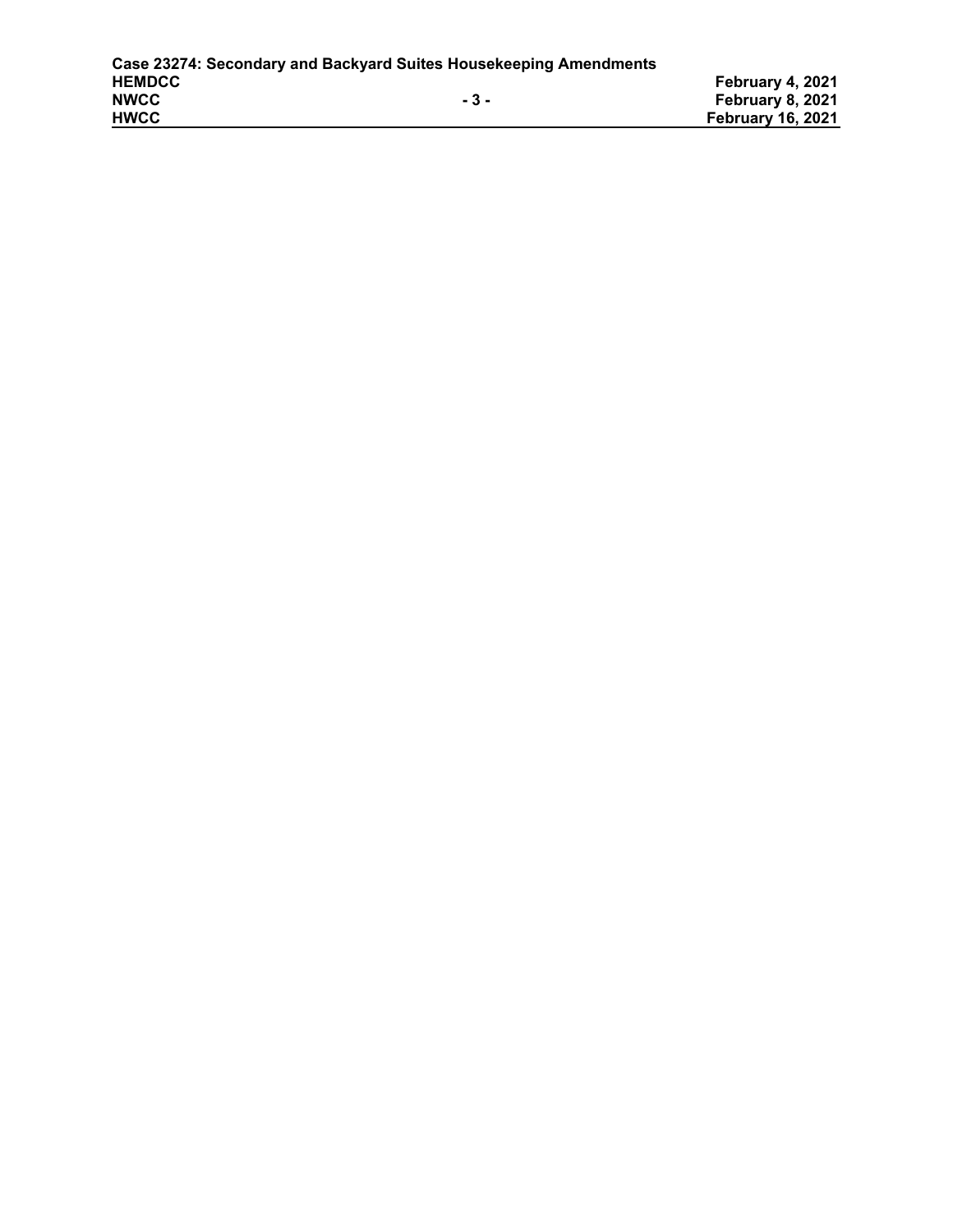# **Harbour East-Marine Drive Community Council Area:**

Typos were noted in four of the land use by-laws that apply to the Harbour East-Marine Drive Community Council as further described in the table below and in Attachment A.

| Land Use By-<br>law        | Text from September 1,<br>2020 Amendments                                                                                                                                                                                                                                                                                    | Error                                                                                                                                                                                                                                                                   | <b>Corrected Text</b>                                                                                                                                                                                                                                                                                                        |
|----------------------------|------------------------------------------------------------------------------------------------------------------------------------------------------------------------------------------------------------------------------------------------------------------------------------------------------------------------------|-------------------------------------------------------------------------------------------------------------------------------------------------------------------------------------------------------------------------------------------------------------------------|------------------------------------------------------------------------------------------------------------------------------------------------------------------------------------------------------------------------------------------------------------------------------------------------------------------------------|
|                            | Package                                                                                                                                                                                                                                                                                                                      |                                                                                                                                                                                                                                                                         |                                                                                                                                                                                                                                                                                                                              |
| Dartmouth                  | Section 2: GENERAL<br>PROVISIONS, Subsection<br>$27D(b)(iv)$ :<br>The floor area of a backyard<br>suite shall not exceed 90.0<br>square metres or the<br>maximum floor area of an<br>accessory building as set<br>out in Sections 27A,<br>whichever is less;                                                                 | The text "Sections"<br>should not be plural.                                                                                                                                                                                                                            | Section 2: GENERAL<br>PROVISIONS, Subsection<br>$27D(b)(iv)$ :<br>The floor area of a<br>backyard suite shall not<br>exceed 90.0 square metres<br>or the maximum floor area<br>of an accessory building as<br>set out in Sections 27A,<br>whichever is less;                                                                 |
| Downtown<br>Dartmouth      | Section 5: GENERAL<br>PROVISIONS, Subsection<br><b>18 ONE RESIDENTIAL</b><br><b>BUILDING PER LOT:</b><br>There shall be no more than<br>one building containing<br>residential uses per lot,<br>excepting multiple unit<br>and townhouse dwellings<br>in the DB Zone or<br>excepting where a backyard<br>suite is permitted. | The September 1,<br>2020 amendments<br>package references an<br>older version of the<br>Downtown Dartmouth<br>LUB.<br>On September 18,<br>2019, the LUB was<br>amended to remove<br>the text "excepting<br>multiple unit and<br>townhouse dwellings<br>in the DB Zone". | Section 5: GENERAL<br>PROVISIONS, Subsection<br><b>18 ONE RESIDENTIAL</b><br><b>BUILDING PER LOT:</b><br>There shall be no more<br>than one building<br>containing residential uses<br>per lot, excepting multiple<br>unit and townhouse<br>dwellings in the DB Zone<br>or excepting where a<br>backyard suite is permitted. |
| Lawrencetown               | Part 4: GENERAL<br>PROVISIONS FOR ALL<br>ZONES, Section 4.19A<br><b>COASTAL AREAS,</b><br>Subsection (2):<br>Subsection (1) does not<br>apply to residential<br>accessory structures which<br>does not contain a backyard<br>suite (RC-Sep 1/20;E-Nov<br>7/20) permitted in<br>accordance with this by-law                   | The text "does" should<br>be "do"                                                                                                                                                                                                                                       | Part 4: GENERAL<br>PROVISIONS FOR ALL<br>ZONES, Section 4.19A<br><b>COASTAL AREAS,</b><br>Subsection (2):<br>Subsection (1) does not<br>apply to residential<br>accessory structures which<br>do not contain a backyard<br>suite (RC-Sep 1/20;E-Nov<br>7/20) permitted in<br>accordance with this by-law                     |
| Planning<br>District 8 & 9 | Part 4: GENERAL<br>PROVISIONS FOR ALL<br>ZONES, Section 4.6 ONE<br>DWELLING ON A LOT,<br>subsection (c):                                                                                                                                                                                                                     | Incorrect section<br>reference: Should<br>reference subsections<br>$4.6(a)$ and $4.6(b)$ .                                                                                                                                                                              | Part 4: GENERAL<br>PROVISIONS FOR ALL<br>ZONES, Section 4.6 ONE<br>DWELLING ON A LOT,<br>subsection (c):                                                                                                                                                                                                                     |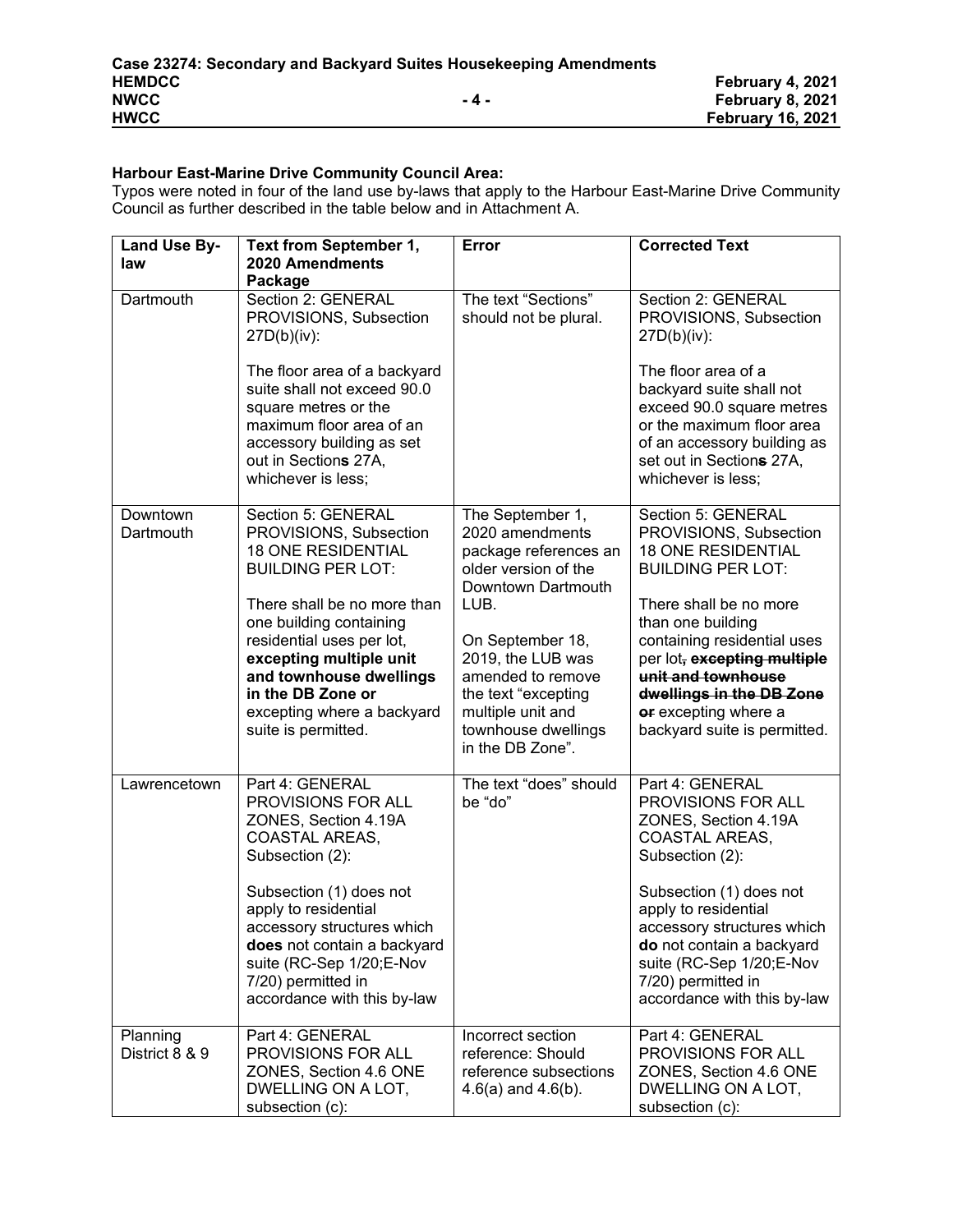|                            | <b>Notwithstanding Sections</b><br>4.2(a) $& 4.2(b)$ , a single unit<br>dwelling and a backyard<br>suite or a mobile dwelling<br>and a backyard suite may<br>be located on the same lot.                                                                                                                                                                               |                                                                 | <b>Notwithstanding Sections</b><br>4.6(a) & $4.6(b)$ , a single<br>unit dwelling and a<br>backyard suite or a mobile<br>dwelling and a backyard<br>suite may be located on the<br>same lot.                                                                                                                                                                                    |
|----------------------------|------------------------------------------------------------------------------------------------------------------------------------------------------------------------------------------------------------------------------------------------------------------------------------------------------------------------------------------------------------------------|-----------------------------------------------------------------|--------------------------------------------------------------------------------------------------------------------------------------------------------------------------------------------------------------------------------------------------------------------------------------------------------------------------------------------------------------------------------|
| Planning<br>District 8 & 9 | Part 4: GENERAL<br>PROVISIONS FOR ALL<br>ZONES, Section 4.18A<br><b>COASTAL AREAS,</b><br>Subsection (2):<br>Subsection (1) does not<br>apply to any residential<br>accessory structures which<br>do not containing a<br>backyard suite, marine<br>dependant uses, open<br>space uses, parking lots and<br>temporary uses permitted in<br>accordance with this by-law. | "ing" in "containing"<br>should not be included<br>in bold text | Part 4: GENERAL<br><b>PROVISIONS FOR ALL</b><br>ZONES, Section 4.18A<br><b>COASTAL AREAS,</b><br>Subsection (2):<br>Subsection (1) does not<br>apply to any residential<br>accessory structures which<br>do not contain a backyard<br>suite, marine dependant<br>uses, open space uses,<br>parking lots and temporary<br>uses permitted in<br>accordance with this by-<br>law. |

# **North West Community Council Area:**

Typos and missing references were noted in three of the land use by-laws that apply to the North West Community Council as further described in the table below and in Attachment B.

| Land Use<br><b>By-law</b> | Text from September 1, 2020<br><b>Amendments Package</b> | Error                                                                                                                                                                                                                                                                                                                                                                                                            | <b>Corrected Text</b>                                                                                                                                                                |
|---------------------------|----------------------------------------------------------|------------------------------------------------------------------------------------------------------------------------------------------------------------------------------------------------------------------------------------------------------------------------------------------------------------------------------------------------------------------------------------------------------------------|--------------------------------------------------------------------------------------------------------------------------------------------------------------------------------------|
| <b>Bedford</b>            | Missing reference                                        | The Residential Single<br>Dwelling Unit (RSU),<br><b>Residential Two</b><br>Dwelling Unit (RTU),<br><b>Residential Townhouse</b><br>(RTH), Residential<br>Reserve (RR), and<br><b>Cushing Hill Residential</b><br>(CHR) zones include a<br>"Maximum number of<br>dwelling units per lot"<br>provision.<br>Without stating an<br>exception, this<br>provision would prohibit<br>secondary and<br>backyard suites. | In RSU, RTU, RTH, RR, CHR<br>zones, where there is a<br>reference to a maximum<br>number of dwelling units per<br>lot, insert "(not including<br>secondary and backyard<br>suites)". |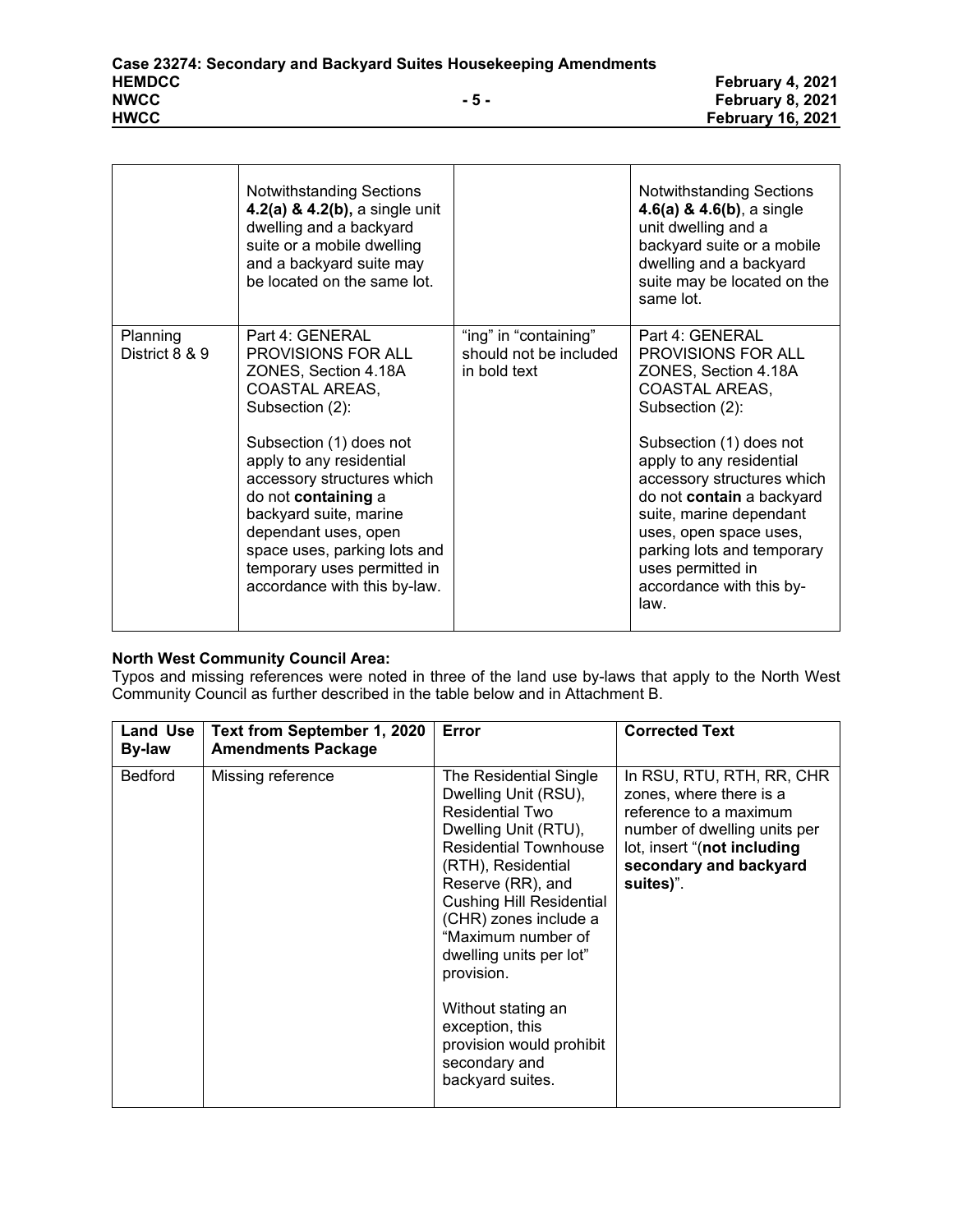| Planning<br>District 1<br>& 3 | Part 4: GENERAL<br>PROVISIONS FOR ALL<br>ZONES, Section 4.19A<br>COASTAL AREAS,<br>Subsection (2):<br>Subsection (1) does not apply<br>to any residential accessory<br>structures which do not<br>containing a backyard suite,<br>marine dependant uses, open<br>space uses, parking lots and<br>temporary uses permitted in<br>accordance with this by-law | "ing" in "containing"<br>should not be included<br>in bold text              | Part 4: GENERAL<br>PROVISIONS FOR ALL<br>ZONES, Section 4.19A<br><b>COASTAL AREAS,</b><br>Subsection (2):<br>Subsection (1) does not apply<br>to any residential accessory<br>structures which do not<br>contain a backyard suite,<br>marine dependant uses, open<br>space uses, parking lots and<br>temporary uses permitted in<br>accordance with this by-law. |
|-------------------------------|-------------------------------------------------------------------------------------------------------------------------------------------------------------------------------------------------------------------------------------------------------------------------------------------------------------------------------------------------------------|------------------------------------------------------------------------------|------------------------------------------------------------------------------------------------------------------------------------------------------------------------------------------------------------------------------------------------------------------------------------------------------------------------------------------------------------------|
| Sackville<br><b>Drive</b>     | PART 6: GENERAL<br>PROVISIONS FOR ALL<br>ZONES, Section 33:<br>Accessory buildings and<br>structures shall be permitted in<br>any zone but shall not:<br>(1) be used for human<br>habitation, except where a<br>backyard suite is a permitted;                                                                                                              | "a" should not be<br>included in bold text                                   | PART 6: GENERAL<br>PROVISIONS FOR ALL<br>ZONES, Section 33:<br>Accessory buildings and<br>structures shall be permitted<br>in any zone but shall not:<br>(1) be used for human<br>habitation, except where a<br>backyard suite is permitted;                                                                                                                     |
| Sackville<br><b>Drive</b>     | PART 6: GENERAL<br>PROVISIONS FOR ALL<br>ZONES, Section 34B. (1)(iv)<br>and $(2)(v)$ :<br>Notwithstanding the parking<br>requirements of Part 7 Section<br>16(a), additional off-street<br>parking shall not be required;                                                                                                                                   | Incorrect section<br>reference: Should<br>reference Section 16.              | PART 6: GENERAL<br>PROVISIONS FOR ALL<br>ZONES, Section 34B. (1)(iv):<br>Notwithstanding the parking<br>requirements of Part 7<br>Section 16, additional off-<br>street parking shall not be<br>required;                                                                                                                                                        |
| Sackville<br><b>Drive</b>     | PART 6: GENERAL<br><b>PROVISIONS FOR ALL</b><br>ZONES, Section 34B. (2)(iii):<br>The backyard suite shall meet<br>the accessory building<br>requirements as<br>set out in Part 6 Sections 33,<br>34 and 34A;                                                                                                                                                | Incorrect section<br>reference: Should<br>reference Sections<br>32,33 and 34 | The backyard suite shall meet<br>the accessory building<br>requirements as<br>set out in Part 6 Sections 32,<br>33 and 34;                                                                                                                                                                                                                                       |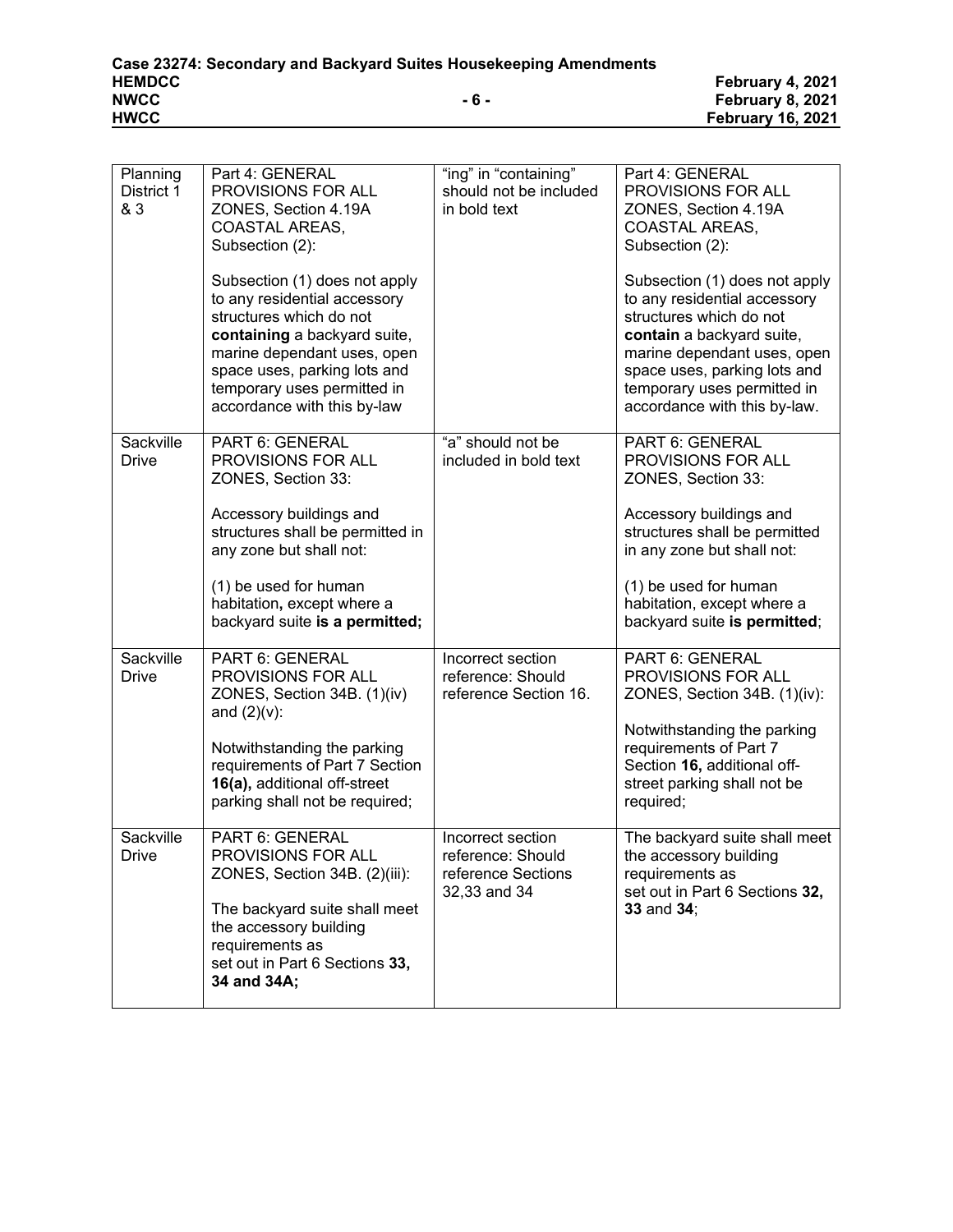# **Halifax and West Community Council Area:**

A missing reference was noted in three land use by-laws that apply to the Halifax and West Community Council as further described in the table below and in Attachment C.

| Land<br>Use By-<br>law | Text from September 1, 2020<br><b>Amendments Package</b>                                                                                                                                                                                                                                                      | Error                                                                                                                                                                                                               | <b>Corrected Text</b>                                                                                                                                                                                                                                                                                    |
|------------------------|---------------------------------------------------------------------------------------------------------------------------------------------------------------------------------------------------------------------------------------------------------------------------------------------------------------|---------------------------------------------------------------------------------------------------------------------------------------------------------------------------------------------------------------------|----------------------------------------------------------------------------------------------------------------------------------------------------------------------------------------------------------------------------------------------------------------------------------------------------------|
| Halifax<br>Peninsula   | <b>General Provisions: Section</b><br>$4L(b)(vi)$ :<br>Notwithstanding the parking<br>requirements of Section 6,<br>additional off-street parking<br>shall not be required; and                                                                                                                               | "and" was included in<br>error.                                                                                                                                                                                     | <b>General Provisions: Section</b><br>$4L(b)(vi)$ :<br>Notwithstanding the parking<br>requirements of Section 6,<br>additional off-street parking<br>shall not be required; and                                                                                                                          |
| Halifax<br>Peninsula   | Missing reference                                                                                                                                                                                                                                                                                             | Section 26D should<br>exclude backyard<br>suites from the<br><b>Maximum Residential</b><br>Gross Floor Area<br>provisions.<br>Without stating an<br>exception, this<br>provision could prohibit<br>backyard suites. | 26D: The maximum<br>residential gross floor area for<br>dwellings (excluding<br>backyard suites) within the<br>R-1, R-1A (RCSep 27/11;E-<br>Nov 26/11) and R-2 Zones<br>shall be as follows:                                                                                                             |
| Planning<br>District 4 | Part 4: GENERAL<br>PROVISIONS FOR ALL<br>ZONES, Section 4.12B<br><b>SECONDARY SUITES AND</b><br><b>BACKYRAD SUITES</b>                                                                                                                                                                                        | "Backyard" spelled<br>incorrectly.                                                                                                                                                                                  | Part 4: GENERAL<br>PROVISIONS FOR ALL<br>ZONES, Section 4.12B<br><b>SECONDARY SUITES AND</b><br><b>BACKYARD SUITES</b>                                                                                                                                                                                   |
| Planning<br>District 4 | Part 4: GENERAL<br>PROVISIONS FOR ALL<br>ZONES, Section 4.19A<br><b>COASTAL AREAS, Subsection</b><br>$(2)$ :<br>Subsection (1) does not apply<br>to residential accessory<br>structures which does<br>not contain a backyard suite<br>(RC-Sep 1/20;E-Nov 7/20)<br>permitted in accordance with<br>this by-law | The text "does" should<br>be "do"                                                                                                                                                                                   | Part 4: GENERAL<br>PROVISIONS FOR ALL<br>ZONES, Section 4.19A<br><b>COASTAL AREAS,</b><br>Subsection (2):<br>Subsection (1) does not apply<br>to residential accessory<br>structures which do<br>not contain a backyard suite<br>(RC-Sep 1/20;E-Nov 7/20)<br>permitted in accordance with<br>this by-law |
| Planning<br>District 5 | Part 4: GENERAL<br>PROVISIONS FOR ALL<br>ZONES, Section 4.13B<br>SECONDARY SUITES AND<br><b>BACKYARD SUITES</b>                                                                                                                                                                                               | Missing the text<br>"subject"                                                                                                                                                                                       | Part 4: GENERAL<br>PROVISIONS FOR ALL<br>ZONES, Section 4.13B<br>SECONDARY SUITES AND<br><b>BACKYARD SUITES</b>                                                                                                                                                                                          |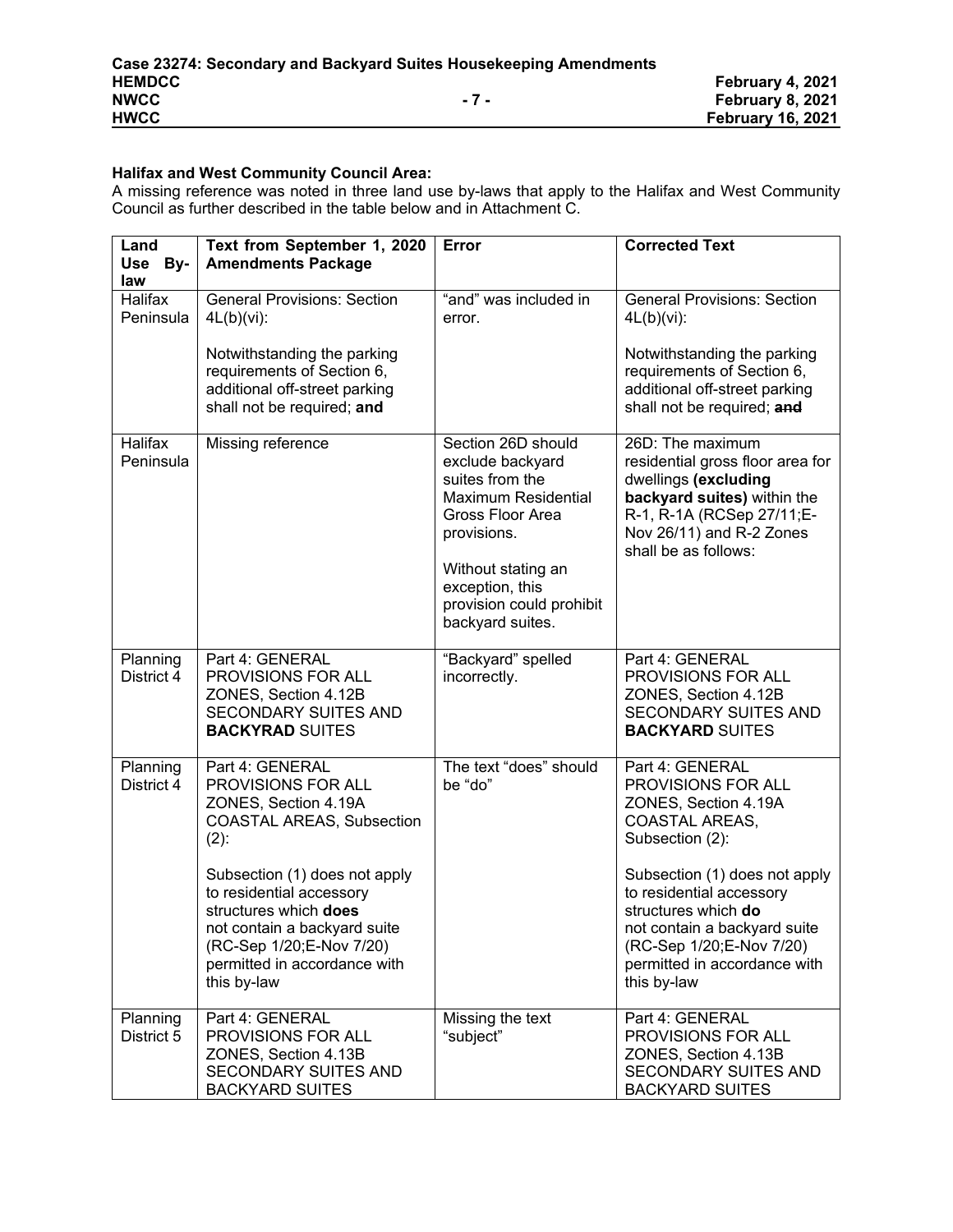| Subsection (b) BACKYARD<br><b>SUITES</b>                                                                                                                                           | Subsection (b) BACKYARD<br><b>SUITES</b>                                                                                                                                                      |
|------------------------------------------------------------------------------------------------------------------------------------------------------------------------------------|-----------------------------------------------------------------------------------------------------------------------------------------------------------------------------------------------|
| Backyard suites shall be<br>permitted accessory to a single<br>unit dwelling, a mobile<br>dwelling, a two-unit dwelling or<br>a townhouse dwelling to the<br>following provisions: | Backyard suites shall be<br>permitted accessory to a<br>single unit dwelling, a mobile<br>dwelling, a two-unit dwelling<br>or a townhouse dwelling<br>subject to the following<br>provisions: |

# **Halifax and West Community Council and North West Community Council Areas:**

Typos were noted in one of the land use by-laws that applies to the Halifax and West and North West Community Councils as further described in the table below and in Attachment D.

| <b>Land Use</b><br><b>By-law</b> | Text from September 1, 2020<br><b>Amendments Package</b>                                                                                                                                                        | Error                                           | <b>Corrected Text</b>                                                                                                                                                                                                 |
|----------------------------------|-----------------------------------------------------------------------------------------------------------------------------------------------------------------------------------------------------------------|-------------------------------------------------|-----------------------------------------------------------------------------------------------------------------------------------------------------------------------------------------------------------------------|
| <b>Halifax</b><br>Mainland       | R-1 ZONE: SINGLE FAMILY<br>DWELLING ZONE,<br>Subsection (21):<br>(ga) Notwithstanding<br>Subsection (d), Backyard<br>Suites are not subject to a<br>minimum living space.                                       | Not consistent with<br>amendments<br>elsewhere. | R-1 ZONE: SINGLE FAMILY<br>DWELLING ZONE,<br>Subsection (21):<br>(ga) Notwithstanding the<br>provisions of Subsection<br>21(d), Backyard Suites are<br>not subject to a minimum<br>floor coverage of living<br>space. |
| <b>Halifax</b><br>Mainland       | R-2 ZONE: TWO FAMILY<br>DWELLING ZONE,<br>Subsection (26):<br>(ga) Notwithstanding the<br>provisions of Subsection<br>21(d), Backyard Suites are not<br>subject to a minimum floor<br>coverage of living space. | Should reference<br>subsection 26(d).           | R-2 ZONE: TWO FAMILY<br>DWELLING ZONE,<br>Subsection (26):<br>(ga) Notwithstanding the<br>provisions of Subsection<br>26(d), Backyard Suites are<br>not subject to a minimum<br>floor coverage of living space.       |

# **Conclusion**

These housekeeping amendments will ensure the recently passed RMPS and LUB amendments that enable secondary and backyard suites can be implemented as intended. Therefore, staff recommends that the Harbour East-Marine Drive Community Council, North West Community Council and Halifax and West Community Council approve the proposed LUB amendments as contained in Attachments A, B, C and D.

# **FINANCIAL IMPLICATIONS**

The HRM costs associated with the proposed amendments can be accommodated within the approved 2020-2021 operating budget.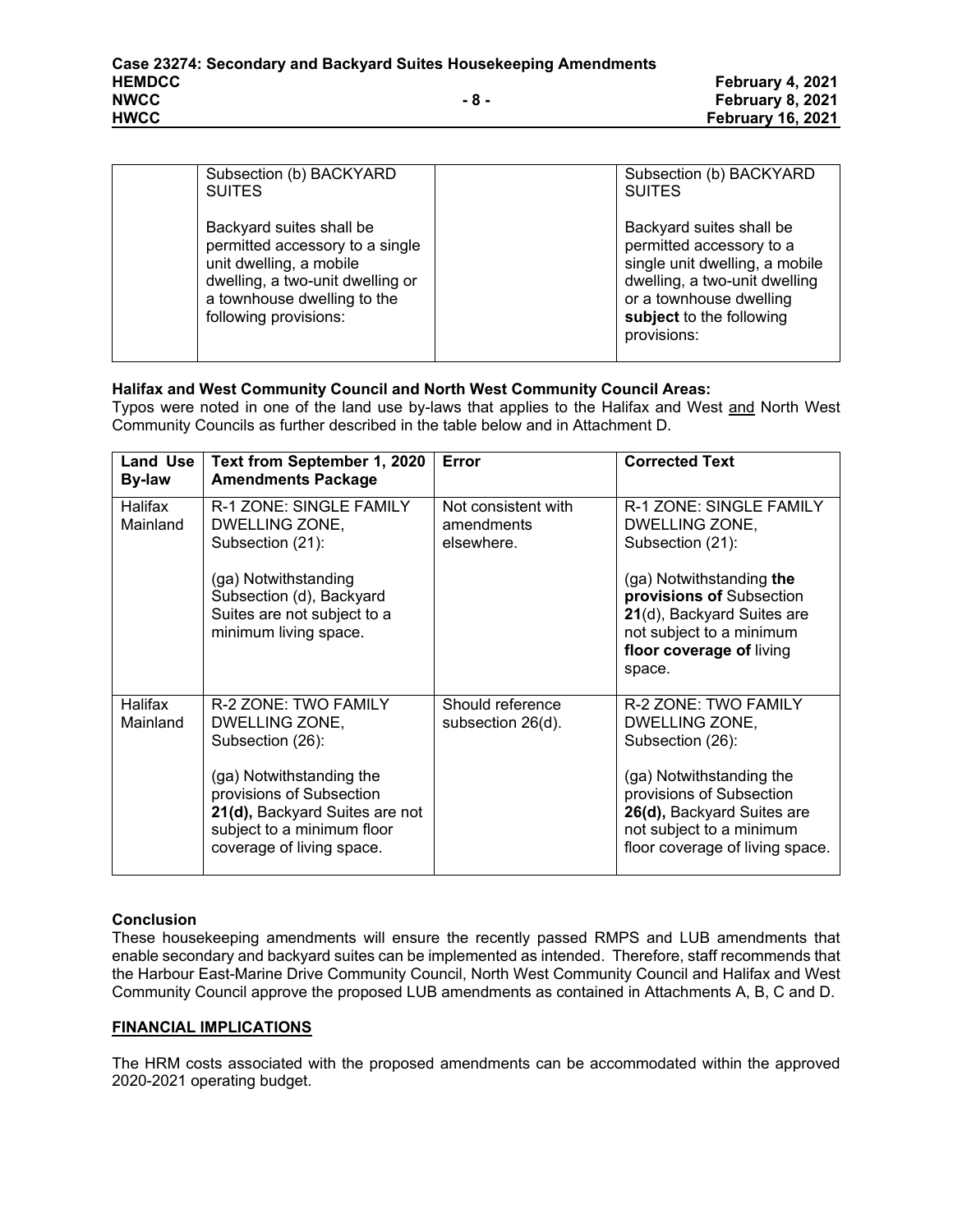#### **RISK CONSIDERATION**

There are no risks associated with the recommendations contained within this report.

#### **COMMUNITY ENGAGEMENT**

No further community engagement was completed as part of this report for housekeeping amendments.

#### **ENVIRONMENTAL IMPLICATIONS**

There are no additional environmental implications in regard to these housekeeping amendments

#### **ALTERNATIVES**

The Community Councils for Halifax and West, North West, and Harbour East-Marine Drive may choose to:

1. Not complete housekeeping amendments to the provisions regarding secondary and backyard suites. Doing so may impact the ability to apply the provisions for secondary and backyard suites.

#### **ATTACHMENTS**

Attachment A: Proposed Amendments for Harbour East-Marine Drive Community Council

\_\_\_\_\_\_\_\_\_\_\_\_\_\_\_\_\_\_\_\_\_\_\_\_\_\_\_\_\_\_\_\_\_\_\_\_\_\_\_\_\_\_\_\_\_\_\_\_\_\_\_\_\_\_\_\_\_\_\_\_\_\_\_\_\_\_\_\_\_\_

- Attachment B: Proposed Amendments for North West Community Council
- Attachment C: Proposed Amendments for Halifax and West Community Council
- Attachment D: Proposed Amendments for Halifax and West Community Council and North West Community Council

A copy of this report can be obtained online a[t halifax.ca](http://www.halifax.ca/) or by contacting the Office of the Municipal Clerk at 902.490.4210.

Report Prepared by: Meaghan Dalton, Planner I, 902.719.9380 Jill MacLellan, Planner III, 902.717.3167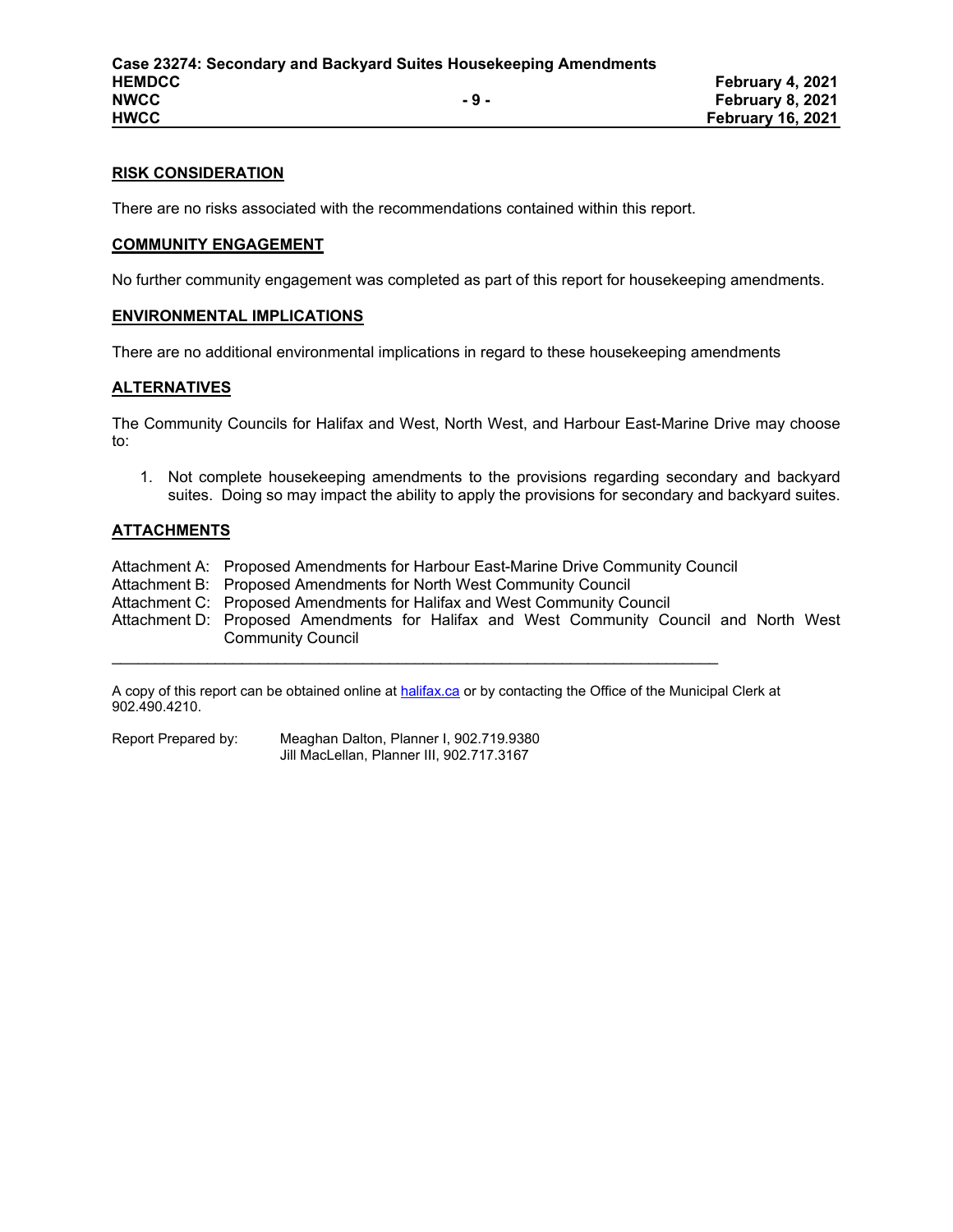### **Attachment A: Proposed Amendments for Harbour East-Marine Drive Community Council**

#### **Proposed Amendments to the Land Use By-law for Dartmouth Plan Area**

BE IT ENACTED by the Harbour East-Marine Drive Community Council of the Halifax Regional Municipality that the Land Use By-law for Dartmouth is hereby amended as follows:

- 1) Amend SECTION 2: GENERAL PROVISIONS, Subsection 27D(b)(iv) by deleting the text shown in strikethrough:
	- 27D SECONDARY AND BACKYARD SUITES (RC-Sep 1/20;E-Nov 7/20)

# (b) BACKYARD SUITES

Backyard suites shall be permitted accessory to a single-family dwelling, a mobile home dwelling or a two-family dwelling, a duplex dwelling, a semidetached dwelling or a townhouse dwelling subject to the following provisions:

- (i) No more than one total auxiliary dwelling, basement apartment, secondary suite or backyard suite shall be permitted on a lot;
- (ii) A backyard suite is not considered a separate main building or main dwelling;
- (iii) The backyard suite shall meet the accessory buildings requirements as set out in Sections 27A, 27B and 27C. Backyard Suites within the Main Street Designation shall also meet the requirements of Sections 27BA and 27BB;
- (iv) The floor area of a backyard suite shall not exceed 90.0 square metres or the maximum floor area of an accessory building as set out in Sections 27A, whichever is less:
- (v) Notwithstanding the parking requirements of Sections 14 and 15, additional off-street parking shall not be required;
- (vi) Where a residential use is a non-conforming use a backyard suite shall not be permitted;
- (vii) A backyard suite must be located on the same lot as the main dwelling unit; and
- (viii) Where the main dwelling unit does not have a side yard on both sides, a backyard suite must have unobstructed access upon the same lot in which the backyard suite is located to a public street.

I, {Insert Name}, Municipal Clerk for the Halifax Regional Municipality, hereby certify that the above-noted by-law was passed at a meeting of the Harbour East-Marine Drive Community Council held on [DATE], 202[#].

\_\_\_\_\_\_\_\_\_\_\_\_\_\_\_\_\_\_\_\_\_\_\_\_\_\_\_\_\_\_\_\_\_\_

Municipal Clerk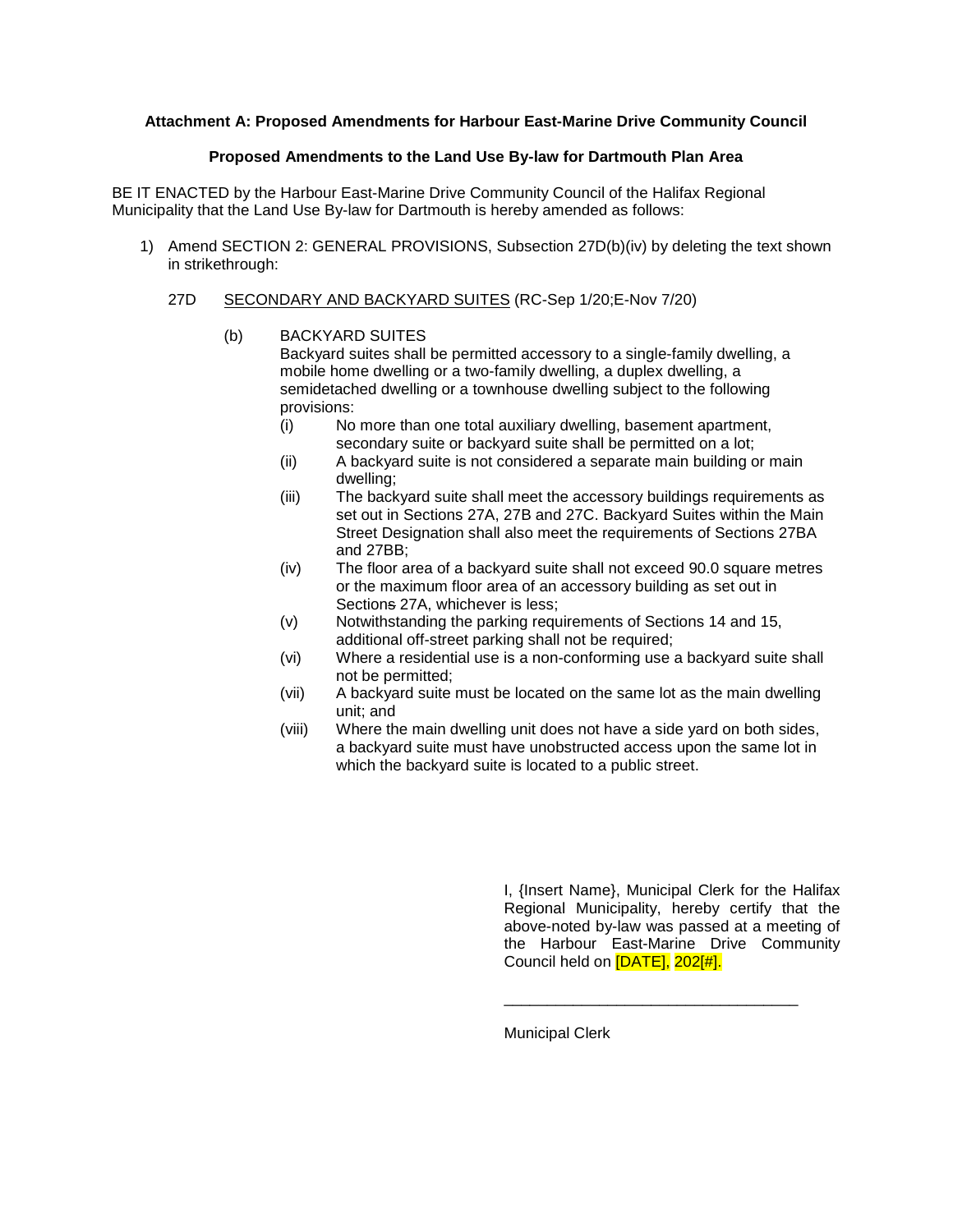### **Proposed Amendments to the Land Use By-law for Downtown Dartmouth Plan Area**

BE IT ENACTED by the Harbour East-Marine Drive Community Council of the Halifax Regional Municipality that the Land Use By-law for Downtown Dartmouth is hereby amended as follows:

- 1) Amend SECTION 5: GENERAL PROVISIONS, Subsection 18: ONE RESIDENTIAL BUILDING PER LOT by deleting the text shown in strikethrough:
	- (18) ONE RESIDENTIAL BUILDING PER LOT (HECC- Sep 5/02;E-Sep 29/02)

There shall be no more than one building containing residential uses per lot (RC-Sep 18/19;E-Nov 30/19) or excepting where a backyard suite is permitted (RC-Sep 1/20;ENov 7/20)

> I, {Insert Name}, Municipal Clerk for the Halifax Regional Municipality, hereby certify that the above-noted by-law was passed at a meeting of the Harbour East-Marine Drive Community Council held on [DATE], 202[#].

\_\_\_\_\_\_\_\_\_\_\_\_\_\_\_\_\_\_\_\_\_\_\_\_\_\_\_\_\_\_\_\_\_\_

Municipal Clerk

# **Proposed Amendments to the Land Use By-law for Lawrencetown Plan Area**

BE IT ENACTED by the Harbour East-Marine Drive Community Council of the Halifax Regional Municipality that the Land Use By-law for Lawrencetown is hereby amended as follows:

- 1) Amend Part 4: GENERAL PROVISIONS FOR ALL ZONES, Section 4.19A COASTAL AREAS, Subsection (2) by deleting the text shown in strikethrough:
	- 4.19A COASTAL AREAS
		- (1) No development permit shall be issued for any dwelling on a lot abutting the coast of the Atlantic Ocean, including its inlets, bays and harbours, within a 3.8 metre elevation above Canadian Geodetic Vertical Datum (CGVD 28).
		- (2) Subsection (1) does not apply to any residential accessory structures which does not contain a backyard suite (RC-Sep 1/20;E-Nov 7/20), marine dependant uses, open space uses, parking lots and temporary uses permitted in accordance with this by-law.

I, {Insert Name}, Municipal Clerk for the Halifax Regional Municipality, hereby certify that the above-noted by-law was passed at a meeting of the Harbour East-Marine Drive Community Council held on [DATE], 202[#].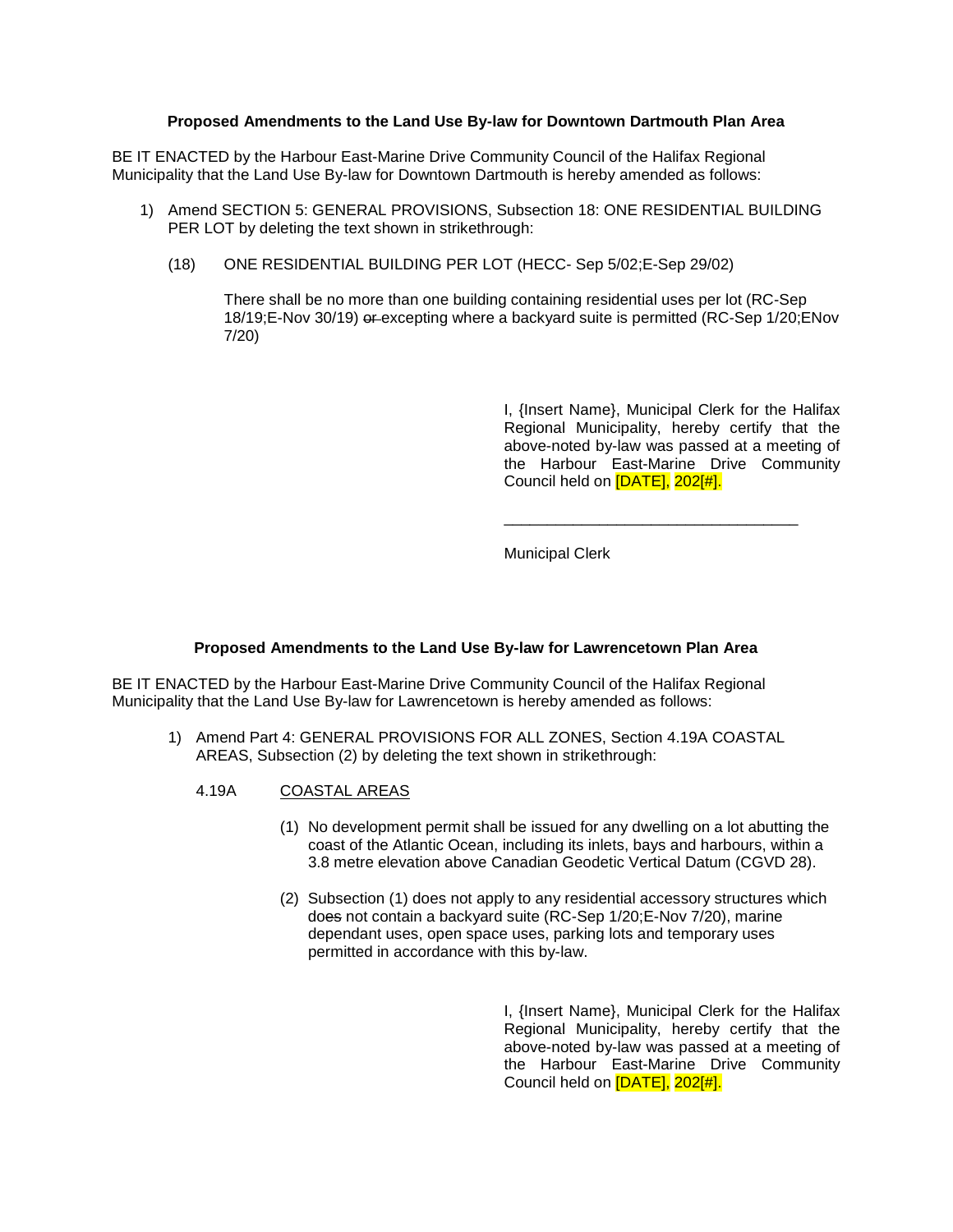Municipal Clerk

\_\_\_\_\_\_\_\_\_\_\_\_\_\_\_\_\_\_\_\_\_\_\_\_\_\_\_\_\_\_\_\_\_\_

# **Proposed Amendments to the Land Use By-law for Planning Districts 8 and 9**

BE IT ENACTED by the Harbour East-Marine Drive Community Council of the Halifax Regional Municipality that the Land Use By-law for Planning Districts 8 and 9 is hereby amended as follows:

- 1) Amend PART 4: GENERAL PROVISIONS FOR ALL ZONES, Section 4.6(c), by deleting the text shown in strikethrough and inserting the text shown in bold:
	- 4.6 ONE DWELLING ON A LOT
		- (a) Not more than one (1) dwelling shall be erected on a lot.
		- (b) Notwithstanding Section 4.6(a) above, two dwellings may be erected on a lot within an RE (Rural Enterprise) or MR (Mixed Resource) Zone provided that each dwelling is located on an area of land that is capable of meeting subdivision requirements and a preliminary subdivision examination has been completed in accordance with the municipal Subdivision By-law and provided that all other applicable provisions of this By-law are satisfied.
		- (c) Notwithstanding Sections 4.2**6**(a) & 4.2**6**(b), a single unit dwelling and a backyard suite or a mobile dwelling and a backyard suite may be located on the same lot.
- 2) Amend PART 4: GENERAL PROVISIONS FOR ALL ZONES, Section 4.18A (2) COASTAL AREAS by deleting the text shown in strikethrough:
	- 4.18A COASTAL AREAS (RC-Jun 25/14;E-Oct 18/14)
		- (1) No development permit shall be issued for any dwelling on a lot abutting the coast of the Atlantic Ocean, including its inlets, bays and harbours, within a 3.8 metre elevation above Canadian Geodetic Vertical Datum (CGVD 28).
		- (2) Subsection (1) does not apply to any residential accessory structures which do not containing a backyard suite, marine dependant uses, open space uses, parking lots and temporary uses permitted in accordance with this by-law.

I, {Insert Name}, Municipal Clerk for the Halifax Regional Municipality, hereby certify that the above-noted by-law was passed at a meeting of the Harbour East-Marine Drive Community Council held on [DATE], 202[#].

\_\_\_\_\_\_\_\_\_\_\_\_\_\_\_\_\_\_\_\_\_\_\_\_\_\_\_\_\_\_\_\_\_\_

Municipal Clerk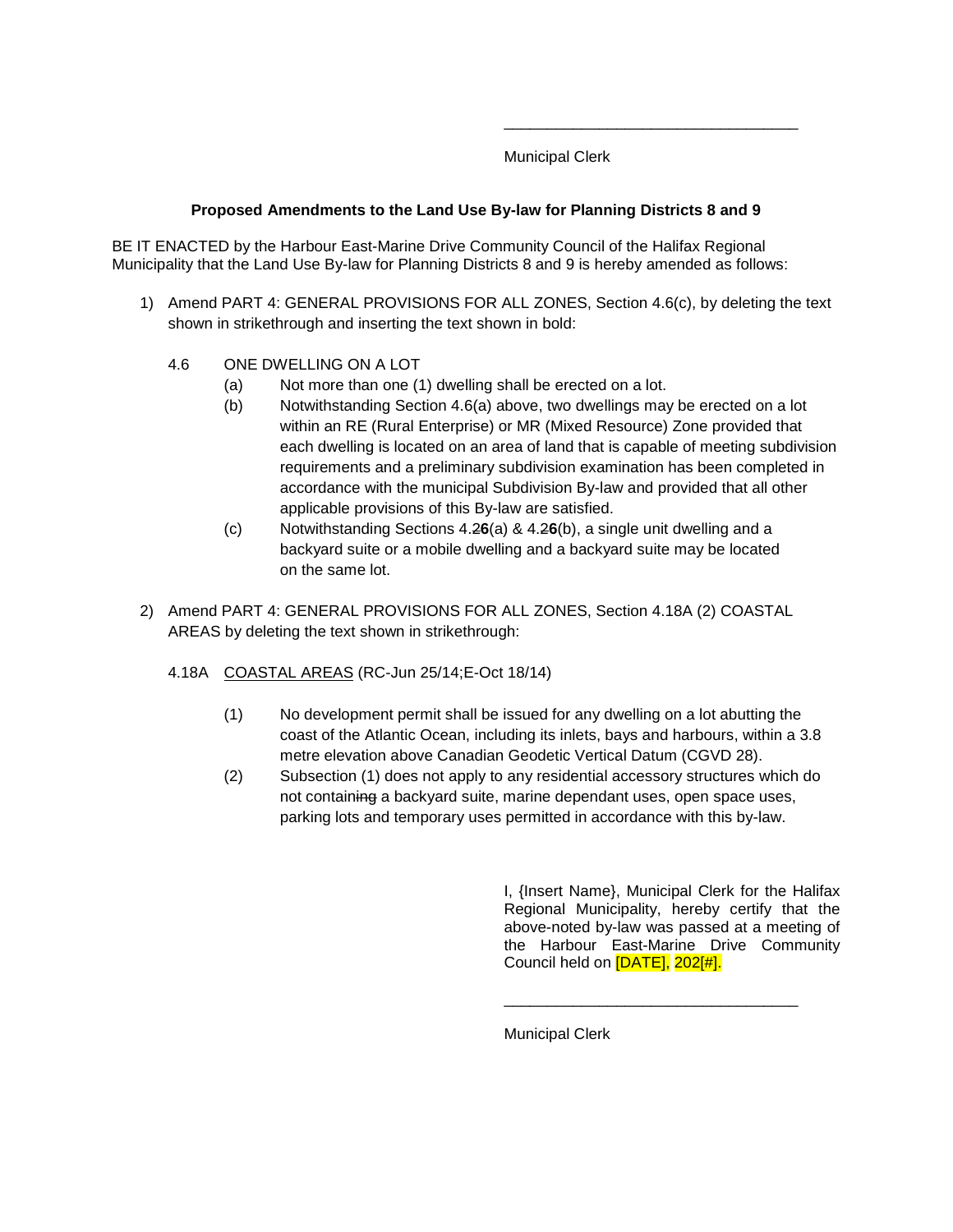### **Attachment B: Proposed Amendments for North West Community Council**

#### **Proposed Amendments to the Land Use By-law for Bedford Plan Area**

BE IT ENACTED by the North West Community Council of the Halifax Regional Municipality that the Land Use By-law for Bedford is hereby amended as follows:

1) Amend Part 6: RESIDENTIAL SINGLE DWELLING UNIT (RSU) ZONE by inserting the text shown in bold:

PART 6: RESIDENTIAL SINGLE DWELLING UNIT (RSU) ZONE

### ZONE REQUIREMENTS RSU

In any Residential Single Dwelling Unit (RSU) Zone, no development permit shall be issued except in conformity with the following requirements:

| Minimum Front YardLocal and Collector Streets 15 Ft.; 30 Ft. Arterial Streets    |  |
|----------------------------------------------------------------------------------|--|
|                                                                                  |  |
|                                                                                  |  |
| Minimum Flankage Yard15 Ft. Local and Collector Streets; 30 Ft. Arterial Streets |  |
|                                                                                  |  |
| Maximum Number of Dwelling Units on Lot                                          |  |
|                                                                                  |  |
|                                                                                  |  |

2) Amend Part 7: RESIDENTIAL TWO DWELLING UNIT (RTU) ZONE by inserting the text shown in bold:

#### ZONE REQUIREMENTS RTU

In any Residential Two Dwelling Unit (RTU) Zone, no development permit shall be issued except in conformity with the following requirements:

|                       | Duplex Dwellings & Singles    | Each Semi-Detached Unit or    |
|-----------------------|-------------------------------|-------------------------------|
|                       | with Basement Apartment       | Linked Dwelling Unit          |
| Minimum Lot Area      | 6,000 Sq.Ft.                  | 3,000 Sq.Ft.                  |
| Minimum Lot Frontage  | 60 Ft.                        | 30 Ft.                        |
| Minimum Front Yard    | 15 Ft. on Local and Collector | 15 Ft. on Local and Collector |
|                       | Streets; 30 Ft. on Arterial   | Streets; 30 Ft. on Arterial   |
| Minimum Rear Yard     | 20 Ft.                        | 20 Ft.                        |
| Minimum Side Yard     | 8 Ft.                         | 8 Ft.                         |
| Minimum Common Side   |                               |                               |
| Yard For Link Homes   | N/A                           | $2.5$ Ft.                     |
| Minimum flankage yard | 15 Ft. on Local and Collector | 15 Ft. on Local and Collector |
|                       | Streets; 30 Ft. on Arterial   | 30 Ft. on Arterial            |
| Maximum Height of     |                               |                               |
| <b>Building</b>       | 35 Ft.                        | 35 Ft.                        |
| Maximum Number of     |                               |                               |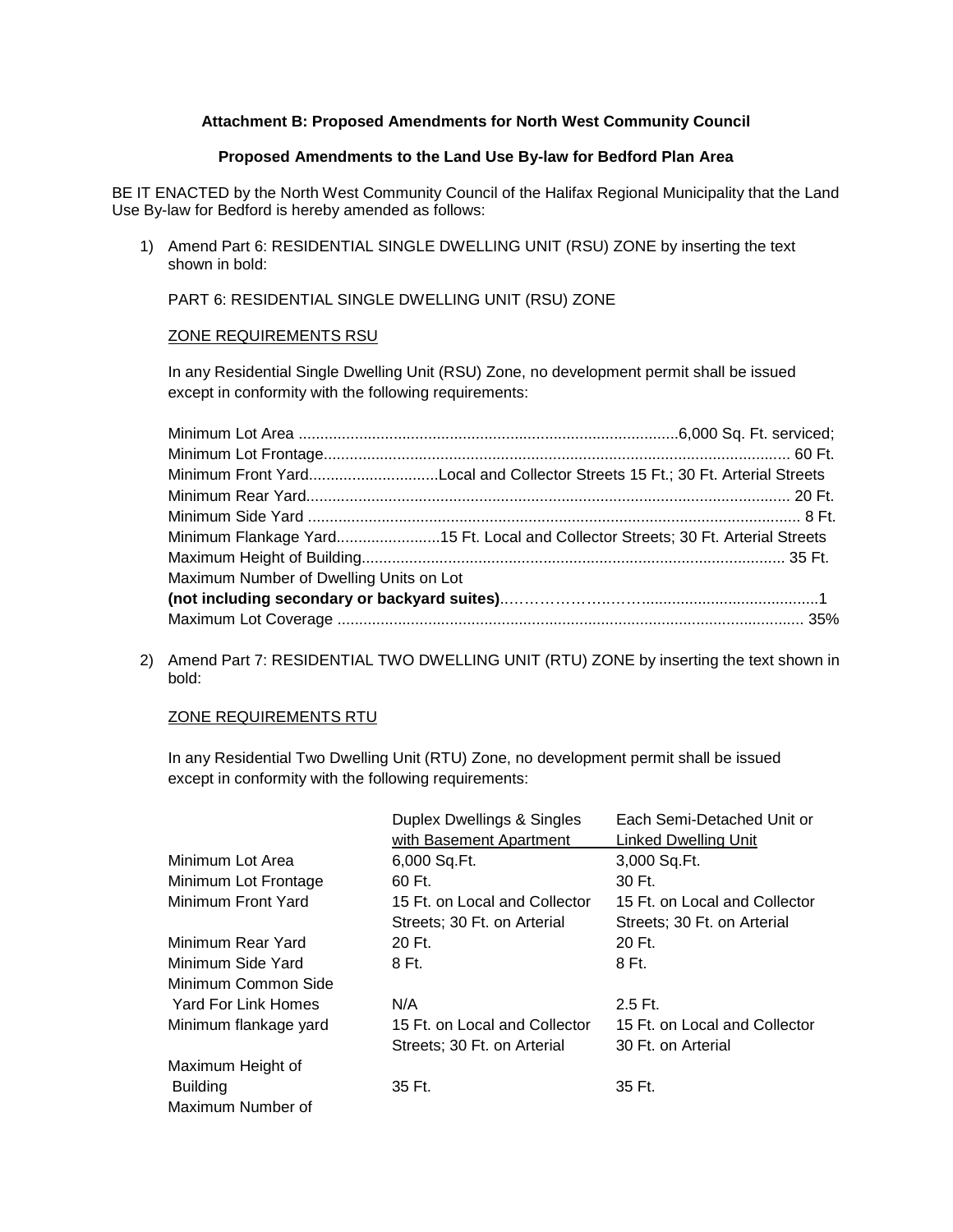| Dwelling Units Per Lot   |       |    |
|--------------------------|-------|----|
| (not including secondary |       |    |
| or backyard suites)      |       |    |
| Maximum Lot Coverage     | 35% 3 | 5% |

3) Amend Part 9: RESIDENTIAL TOWNHOUSE (RTH) ZONE by inserting the text shown in bold:

#### ZONE REQUIREMENTS RTH

In any Residential Townhouse (RTH) Zone, no development permit shall be issued except in conformity with the following requirements:

| Minimum Lot Area                  | $2,000$ sq. ft. per unit                                                                                                                                             |
|-----------------------------------|----------------------------------------------------------------------------------------------------------------------------------------------------------------------|
| Minimum Lot Frontage              | 20 ft. per unit                                                                                                                                                      |
| Minimum Front Yard                | 15 ft. on local or collector streets where a garage is<br>within or attached to the dwelling or where off-site<br>parking is provided;<br>30 ft. on arterial streets |
| Minimum Rear Yard                 | 20 ft.                                                                                                                                                               |
| Minimum Side Yard                 | 10 ft.                                                                                                                                                               |
| Flankage Yard                     | 15 ft. on local and collector streets;<br>30 ft. on arterial streets                                                                                                 |
| Maximum Height of Building 35 ft. |                                                                                                                                                                      |
| Number of Dwelling Units Per Lot  |                                                                                                                                                                      |
| (not including secondary          |                                                                                                                                                                      |
| or backyard suites)               | 1                                                                                                                                                                    |
| Lot Coverage                      | 35%                                                                                                                                                                  |

- 4) Amend Part 9A: CUSHING HILL RESIDENTIAL (CHR) ZONE Subsection 2(h) by inserting the text shown in bold:
	- 2. Buildings to be developed or occupied as rowhouses or townhouses on individual lots shall comply with the following requirements:

| (a) | Minimum lot frontage        |                                         |  |
|-----|-----------------------------|-----------------------------------------|--|
|     | per unit                    | 6.1 metres (20 feet) per unit           |  |
| (b) | Minimum lot area            | 50.04 square metres (1,615 square feet) |  |
| (c) | Maximum height              | 10.67 metres (35 feet)                  |  |
| (d) | Maximum lot coverage        | 40 percent                              |  |
| (e) | Minimum front yard          | 6.1 metres (20 feet)                    |  |
| (f) | Minimum rear yard           | 7.62 metres (25 feet)                   |  |
| (g) | Minimum side yard           | 3.05 metres (10 feet) for end units     |  |
| (h) | Maximum number of units     |                                         |  |
|     | per building (not including |                                         |  |
|     | secondary or backyard       |                                         |  |
|     | suites)                     | 8 units                                 |  |

(i) Minimum unit width 5.5 metres (18 feet)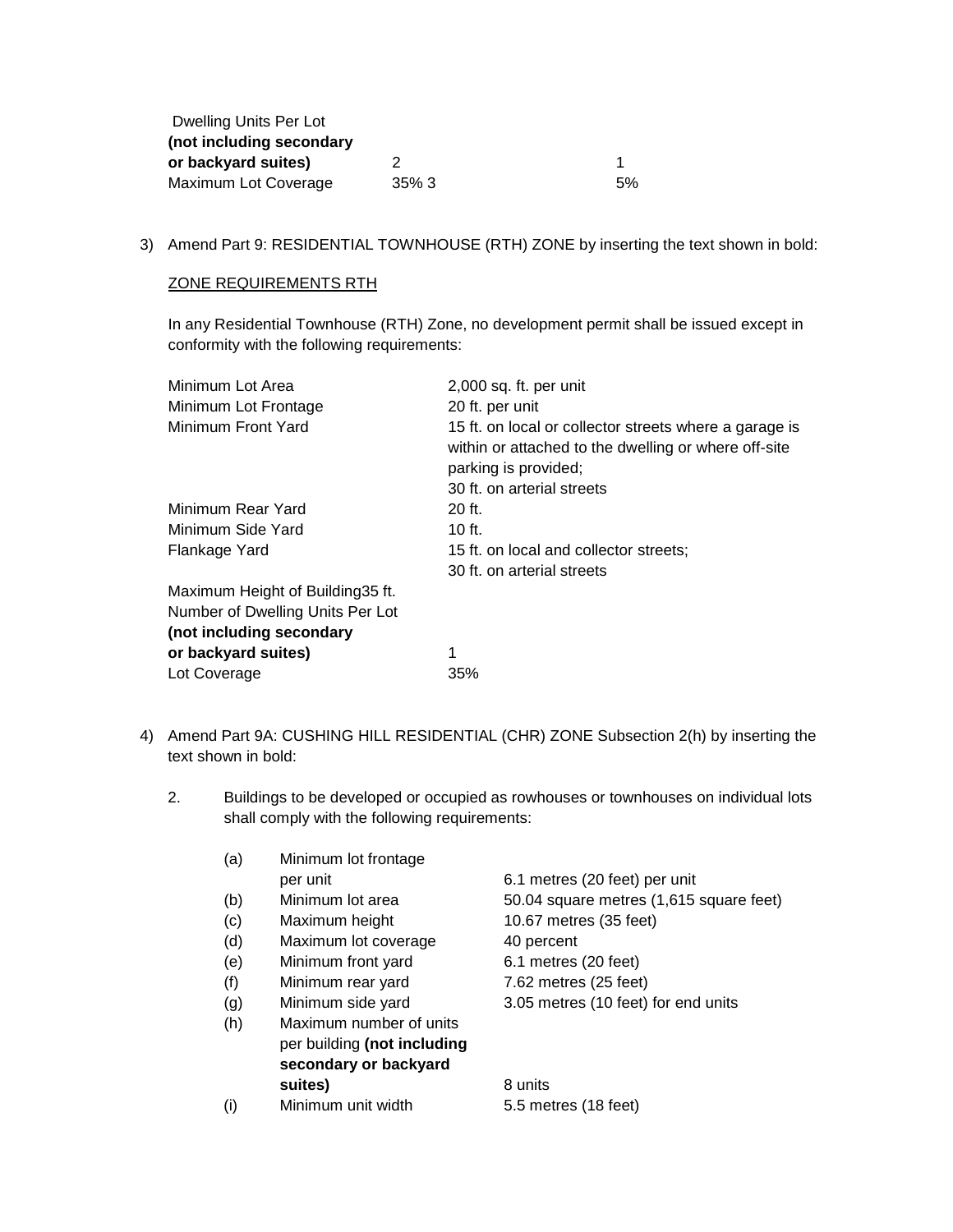- 
- (j) Minimum yard along the 9.14 metres (30 feet) Bedford Highway
- 5) Amend Part 9A: CUSHING HILL RESIDENTIAL (CHR) ZONE Subsection 3(l) by inserting the text shown in bold:
	- 3. Buildings to be occupied or developed as a single detached dwelling, a semi-detached dwelling or a duplex, and rowhouses or townhouse on a common lot shall conform with the following requirements:

| (a) | Minimum Lot Frontage        | 7.62 m (25 feet)                        |
|-----|-----------------------------|-----------------------------------------|
| (b) | Minimum Lot Area            | 1486.4 sq. m. (16,000 sq. ft.)          |
| (c) | Minimum Lot Area Per        |                                         |
|     | <b>Dwelling Unit</b>        | Single Detached                         |
|     |                             | 315.9 square metres (3400 square feet)  |
|     |                             | Semi Detached/Duplex                    |
|     |                             | 232.3 square metres (2,500 square feet) |
|     |                             | Rowhouse/Townhouse                      |
|     |                             | 167.2 square metres (1800 square feet)  |
| (d) | Minimum yard along          |                                         |
|     | Oakmount Drive              | 6.1 metres (20 feet)                    |
| (e) | Minimum yard along the      |                                         |
|     | <b>Bedford Highway</b>      | 9.14 metres (30 feet)                   |
| (f) | Minimum Rear Yard           | 6.1 metres (20 feet)                    |
| (g) | Minimum Side Yard           | 3.05 metres (10 feet)                   |
| (h) | Maximum Height of Building  | 10.67 metres (35 feet)                  |
| (i) | Maximum Lot Coverage        | 40 percent                              |
| (j) | Minimum width of a dwelling |                                         |
|     | Unit                        | 5.5 metres (18 feet)                    |
| (k) | Maximum number of           |                                         |
|     | rowhouses/townhouses        |                                         |
|     | units per building          | 8                                       |
| (1) | Maximum number of           |                                         |
|     | dwelling units per lot      |                                         |
|     | (not including secondary    |                                         |
|     | and backyard suites)        | 24                                      |

6) Amend Part 11: RESIDENTIAL RESERVE (RR) ZONE by inserting the text shown in bold:

#### ZONE REQUIREMENTS RR

In any Residential Reserve (RR) Zone no development permit shall be issued except in conformity with the following requirements:

|--|--|--|--|--|--|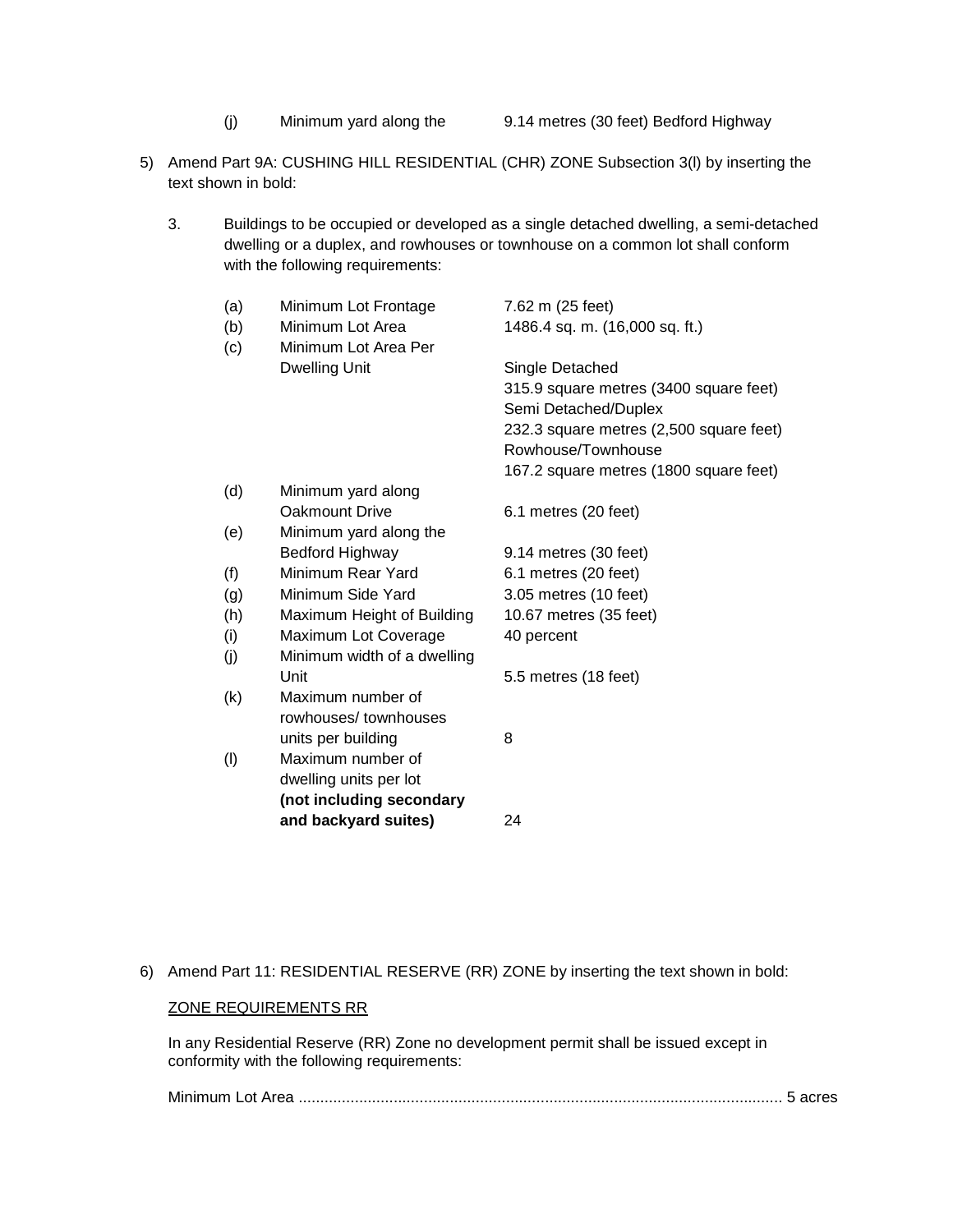| Maximum Number of Dwelling Units on Lot |  |
|-----------------------------------------|--|
|                                         |  |
|                                         |  |

I, {Insert Name}, Municipal Clerk for the Halifax Regional Municipality, hereby certify that the above-noted by-law was passed at a meeting of the North West Community Council held on [DATE], 202[#].

\_\_\_\_\_\_\_\_\_\_\_\_\_\_\_\_\_\_\_\_\_\_\_\_\_\_\_\_\_\_\_\_\_\_ Municipal Clerk

# **Proposed Amendments to the Land Use By-law for Planning District 1 & 3**

BE IT ENACTED by the North West Community Council of the Halifax Regional Municipality that the Land Use By-law for Planning District 1 & 3 is hereby amended as follows:

- 1) Amend PART 4: GENERAL PROVISIONS FOR ALL ZONES, Section 4.19A (2) COASTAL AREAS by deleting the text shown in strikethrough:
	- (2) Subsection (1) does not apply to any residential accessory structures which do not containing a backyard suite (RC-Sep 1/20;E-Nov 7/20), marine dependant uses, open space uses, parking lots and temporary uses permitted in accordance with this by-law.

I, {Insert Name}, Municipal Clerk for the Halifax Regional Municipality, hereby certify that the above-noted by-law was passed at a meeting of the North West Community Council held on [DATE], 202[#].

\_\_\_\_\_\_\_\_\_\_\_\_\_\_\_\_\_\_\_\_\_\_\_\_\_\_\_\_\_\_\_\_\_\_ Municipal Clerk

# **Proposed Amendments to the Land Use By-law for Sackville Drive Plan Area**

BE IT ENACTED by the North West Community Council of the Halifax Regional Municipality that the Land Use By-law for Sackville Drive is hereby amended as follows:

- 1) Amend PART 6: GENERAL PROVISIONS FOR ALL ZONES, Section 33. (1) Accessory Buildings by deleting the text shown in strikethrough:
	- 33. Accessory buildings and structures shall be permitted in any zone but shall not:
		- (1) be used for human habitation, except where a backyard suite is a permitted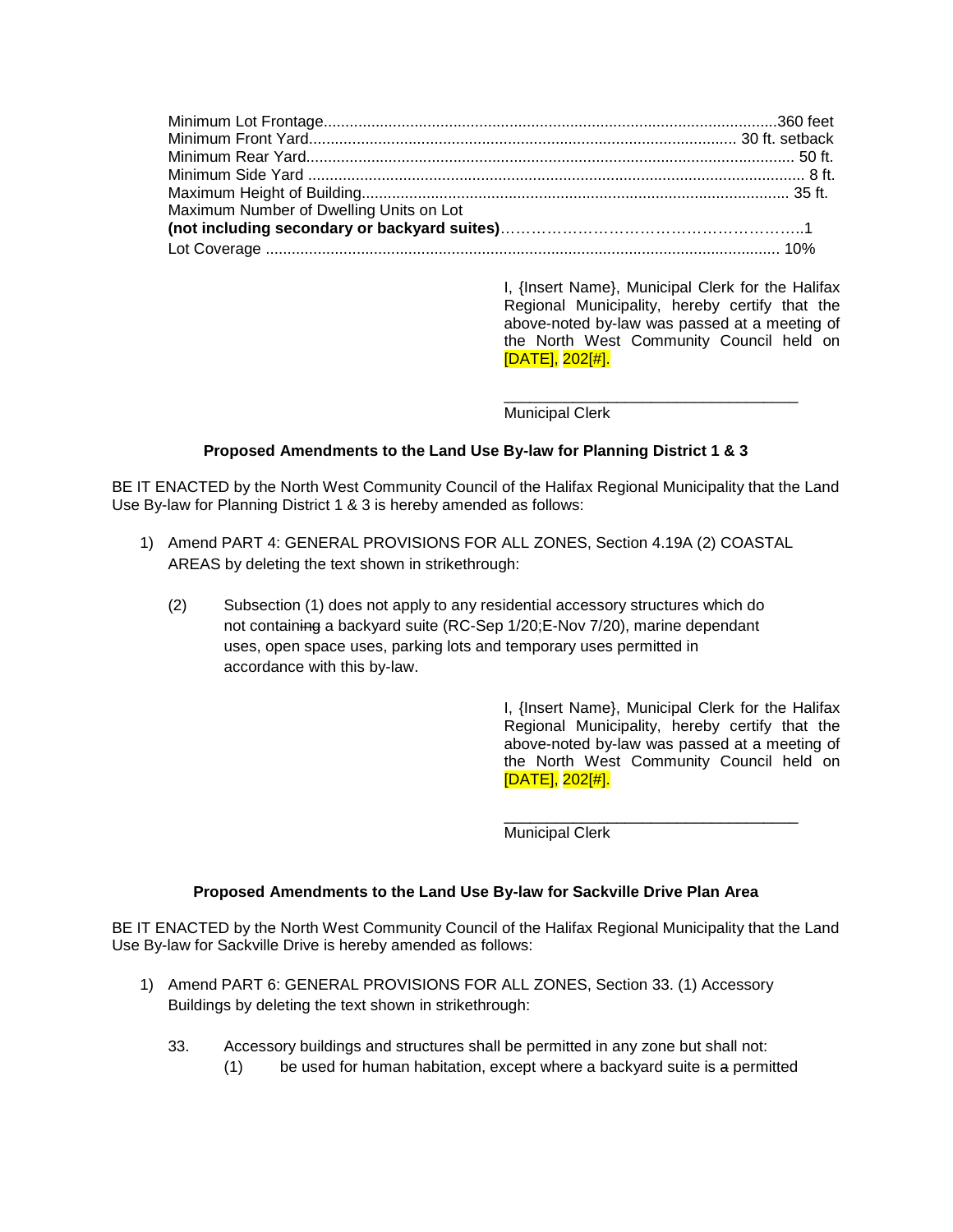- 2) Amend PART 6: GENERAL PROVISIONS FOR ALL ZONES, Section 34B. Secondary Suites and Backyard Suites, Subsection (1) Secondary Suites by deleting the text shown in strikethrough:
	- 34B. (1) Secondary Suites

Secondary suites shall be permitted accessory to a single unit dwelling, a duplex dwelling, a semi-detached dwelling or a townhouse dwelling subject to the following provisions:

- (i) No more than one total secondary suite or backyard suite shall be permitted on a lot;
- (ii) The floor area of a secondary suite shall not exceed 80.0 square metres;
- (iii) A duplex dwelling or semi-detached dwelling that contains a secondary suite shall not be considered a multiple unit dwelling;
- (iv) Notwithstanding the parking requirements of Part 7 Section  $16\left(\frac{a}{b}\right)$ , additional off-street parking shall not be required; and
- (v) Where a residential use is a non-conforming use a secondary suite shall not be permitted.
- 3) Amend PART 6: GENERAL PROVISIONS FOR ALL ZONES, Section 34B. Secondary Suites and Backyard Suites, Subsection (2) Backyard Suites by deleting the text shown in strikethrough and inserting the text shown in bold:
	- (2) Backyard Suites Backyard suites shall be permitted accessory to a single unit dwelling, a duplex dwelling, a semi-detached dwelling or a townhouse dwelling subject to the following provisions:
		- (i) No more than one total secondary suite or backyard suite shall be permitted on a lot;
		- (ii) A backyard suite is not considered a separate main building or main dwelling;
		- (iii) The backyard suite shall meet the accessory building requirements as set out in Part 6 Sections 33, 34 and 34A **32, 33 and 34**;
		- (iv) The gross floor area of a backyard suite shall not exceed 90.0 square metres;
		- (v) Notwithstanding the parking requirements of Part 7 Section  $16(a)$ , additional off-street parking shall not be required;
		- (vi) Where a residential use is a non-conforming use a backyard suite shall not be permitted;
		- (vii) A backyard suite must be located on the same lot as the main dwelling unit; and
		- (viii) Where the main dwelling unit does not have a side yard on both sides, a backyard suite must have unobstructed access upon the same lot in which the backyard suite is located to a public street.

I, {Insert Name}, Municipal Clerk for the Halifax Regional Municipality, hereby certify that the above-noted by-law was passed at a meeting of the North West Community Council held on [DATE], 202[#].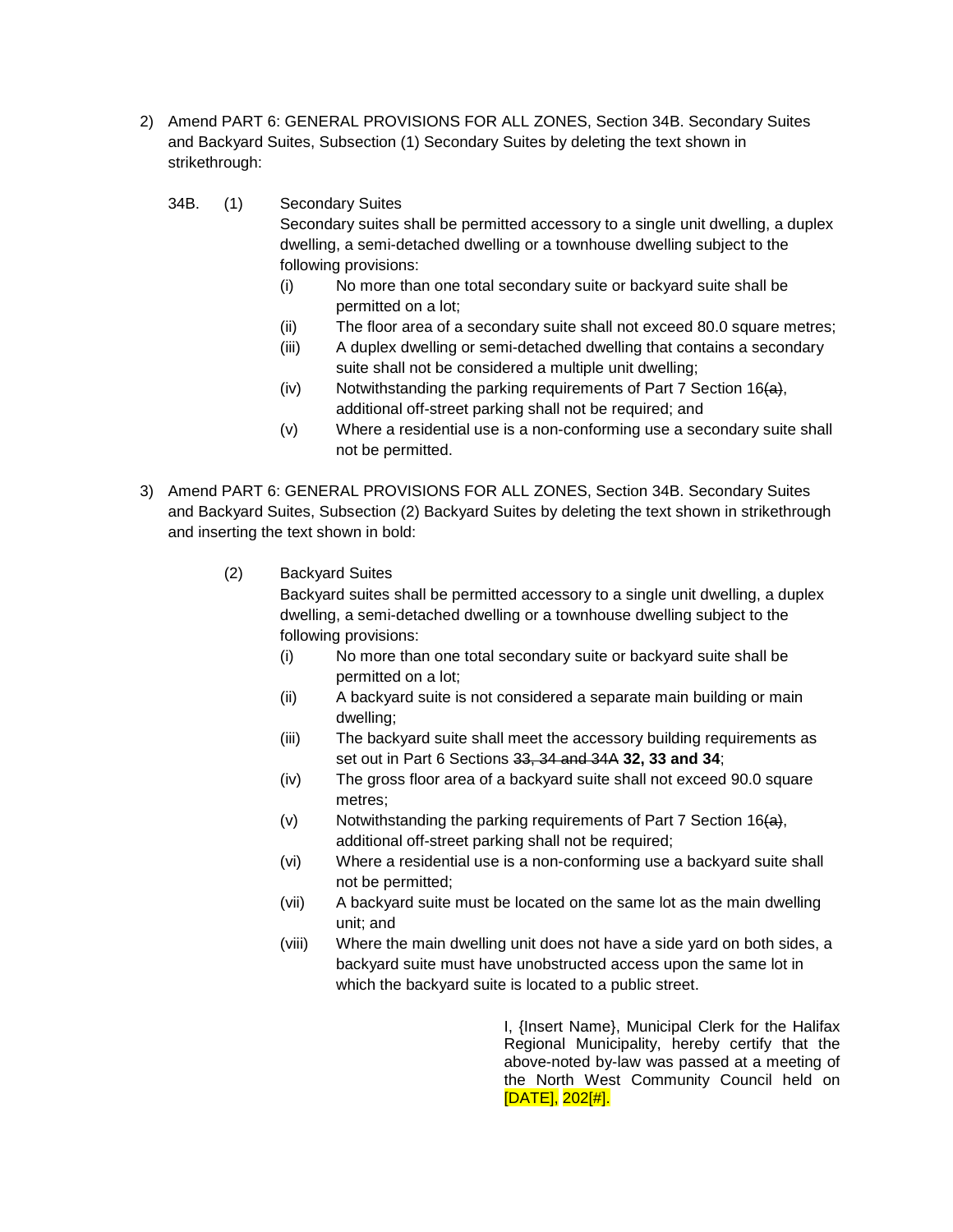\_\_\_\_\_\_\_\_\_\_\_\_\_\_\_\_\_\_\_\_\_\_\_\_\_\_\_ Municipal Clerk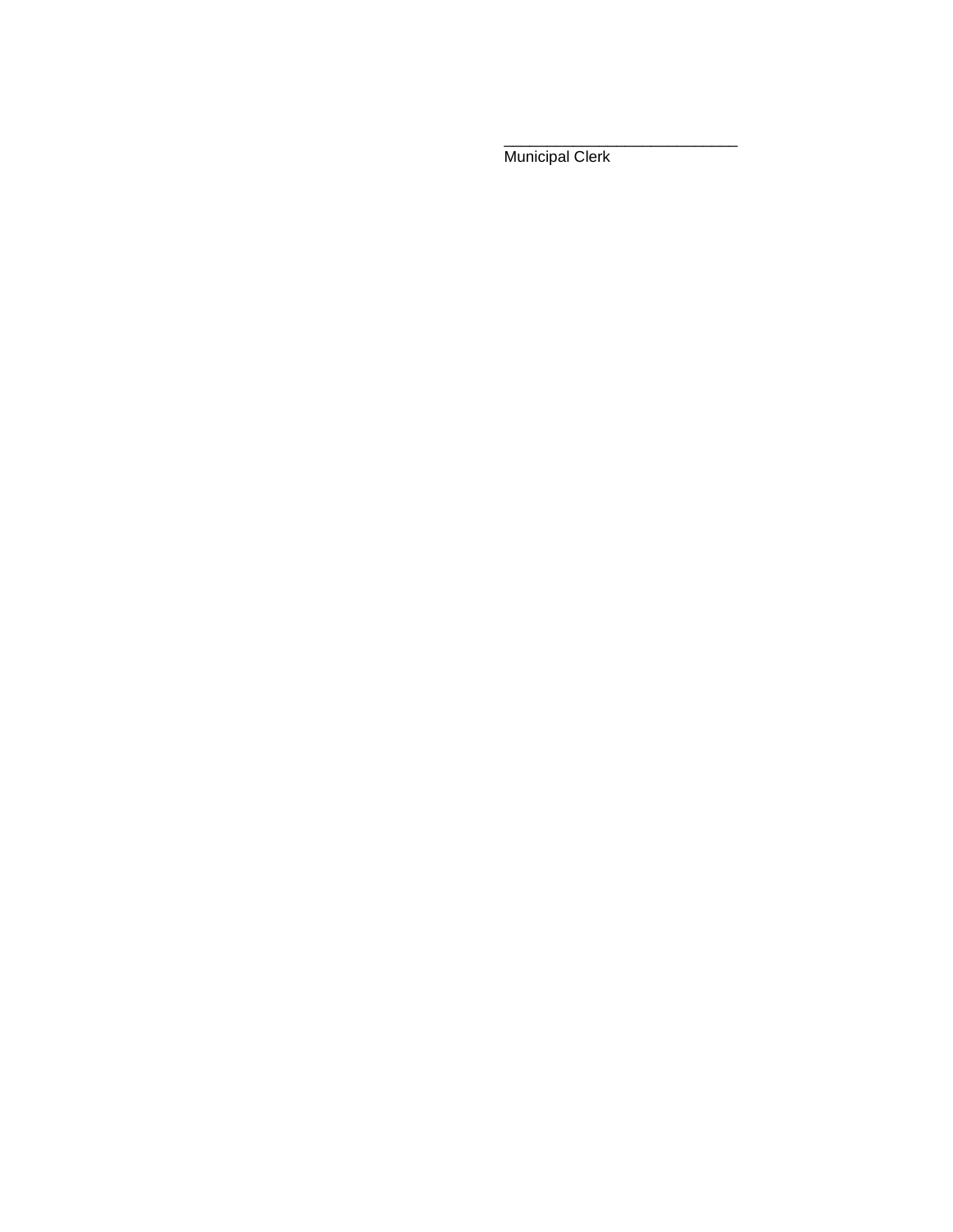# **Attachment C: Proposed Amendments for Halifax and West Community Council**

### **Proposed Amendments to the Land Use By-law for Halifax Peninsula Plan Area**

BE IT ENACTED by the Halifax and West Community Council of the Halifax Regional Municipality that the Land Use By-law for Halifax Peninsula is hereby amended as follows:

- 1) Amend GENERAL PROVISIONS, Section 4L SECONDARY SUITES AND BACKYARD SUITES, Subsection (b)(vi) by deleting the text shown in strikethrough:
	- (b) BACKYARD SUITES

Backyard suites shall be permitted accessory to a detached one-family dwelling house, a duplex dwelling, a semi-detached dwelling or a townhouse subject to the following provisions:

- (i) No more than one total secondary suite or backyard suite shall be permitted on a lot;
- (ii) A backyard suite is not considered a separate main building or main dwelling;
- (iii) The backyard suite shall meet the accessory buildings requirements as set out in Sections 4D to 4K;
- (iv) The gross floor area of a backyard suite shall not exceed 90.0 square metres or the maximum floor area of an accessory building permitted in this Land Use Bylaw, whichever is less;
- (v) The footprint of a backyard suite shall not exceed 60.0 square metres, unless the backyard suite is located in an accessory building that existed prior to this amendment (November 7, 2020);
- (vi) Notwithstanding the parking requirements of Section 6, additional off-street parking shall not be required; and
- (vii) Where a residential use is a non-conforming use a backyard suite shall not be permitted;
- (viii) A backyard suite must be located on the same lot as the main dwelling unit; and
- (ix) Where the main dwelling unit does not have a side yard on both sides, a backyard suite must have unobstructed access upon the same lot in which the backyard suite is located to a public street.
- 2) Amend GENERAL PROVISIONS, Section 26D MAXIMUM RESIDENTIAL GROSS FLOOR AREA by inserting the text shown in bold:

#### MAXIMUM RESIDENTIAL GROSS FLOOR AREA

| 26D | The maximum residential gross floor area for dwellings (excluding backyard     |
|-----|--------------------------------------------------------------------------------|
|     | suites) within the R-1, R-1A (RCSep 27/11; E-Nov 26/11) and R-2 Zones shall be |
|     | as follows:                                                                    |

| Lot Size        | <b>GFA Requirement</b>                                   |  |
|-----------------|----------------------------------------------------------|--|
| $\leq 3,500$    | The maximum GFA shall be a FAR of 0.75                   |  |
| >3,500 to 4,000 | The maximum GFA shall be 2,625 sq. ft. or a FAR of 0.70, |  |
|                 | whichever is greater.                                    |  |
| >4,000 to 4,500 | The maximum GFA shall be 2,800 sq. ft. or a FAR of 0.65, |  |
|                 | whichever is greater.                                    |  |
| >4,500 to 5,500 | The maximum GFA shall be 2,925 sq. ft. or a FAR of 0.60, |  |
|                 | whichever is greater.                                    |  |
| >5,500 to 7,000 | The maximum GFA shall be 3,300 sq. ft. or a FAR of 0.55, |  |
|                 | whichever is greater.                                    |  |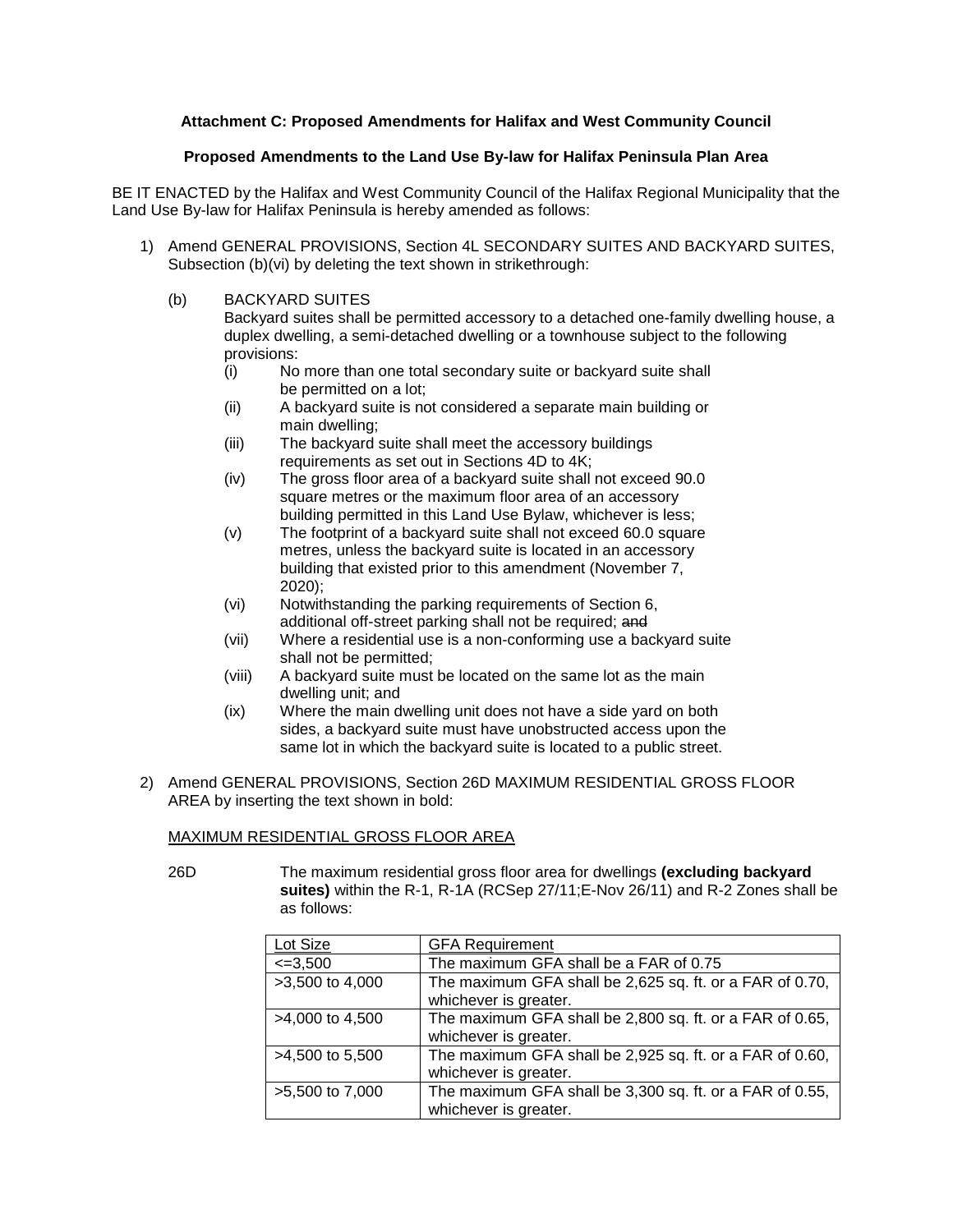| >7,000 to 9,000   | The maximum GFA shall be 3,850 sq. ft. or a FAR of 0.50,<br>whichever is greater. |  |
|-------------------|-----------------------------------------------------------------------------------|--|
| >9,000 to 11,000  | The maximum GFA shall be 4,500 sq. ft or a FAR of 0.45,<br>whichever is greater.  |  |
| >11,000 to 13,000 | The maximum GFA shall be 4,950 sq. ft. or a FAR of 0.40,<br>whichever is greater. |  |
| >13,000           | The maximum GFA shall be 5,200 sq. ft. or a FAR of 0.35,<br>whichever is greater. |  |

GFA: Gross Floor Area FAR: Floor Area Ratio"

> I, {Insert Name}, Municipal Clerk for the Halifax Regional Municipality, hereby certify that the above-noted by-law was passed at a meeting of the Halifax and West Community Council held on [DATE], 202[#].

\_\_\_\_\_\_\_\_\_\_\_\_\_\_\_\_\_\_\_\_\_\_\_\_\_\_\_\_\_\_\_\_\_\_ Municipal Clerk

# **Proposed Amendments to the Land Use By-law for Planning District 4**

BE IT ENACTED by the Halifax and West Community Council of the Halifax Regional Municipality that the Land Use By-law for Planning District 4 is hereby amended as follows:

1) Amend Part 4 GENERAL PROVISIONS FOR ALL ZONES, Section 4.12B SECONDARY SUITES AND BACKYRAD SUITES by deleting the text shown in strikethrough and inserting the text shown in bold:

# 4.12B SECONDARY SUITES AND BACKYRAD **BACKYARD** SUITES

2) Amend Part 4 GENERAL PROVISIONS FOR ALL ZONES, Section 4.19A COASTAL AREAS, Subsection (2) by deleting the text shown in strikethrough:

4.19A COASTAL AREAS

(2) Subsection (1) does not apply to residential accessory structures which does not contain a backyard suite (RC-Sep 1/20;E-Nov 7/20) permitted in accordance with this by-law.

> I, {Insert Name}, Municipal Clerk for the Halifax Regional Municipality, hereby certify that the above-noted by-law was passed at a meeting of the Halifax and West Community Council held on [DATE], 202[#].

\_\_\_\_\_\_\_\_\_\_\_\_\_\_\_\_\_\_\_\_\_\_\_\_\_\_\_\_\_\_\_\_\_\_ Municipal Clerk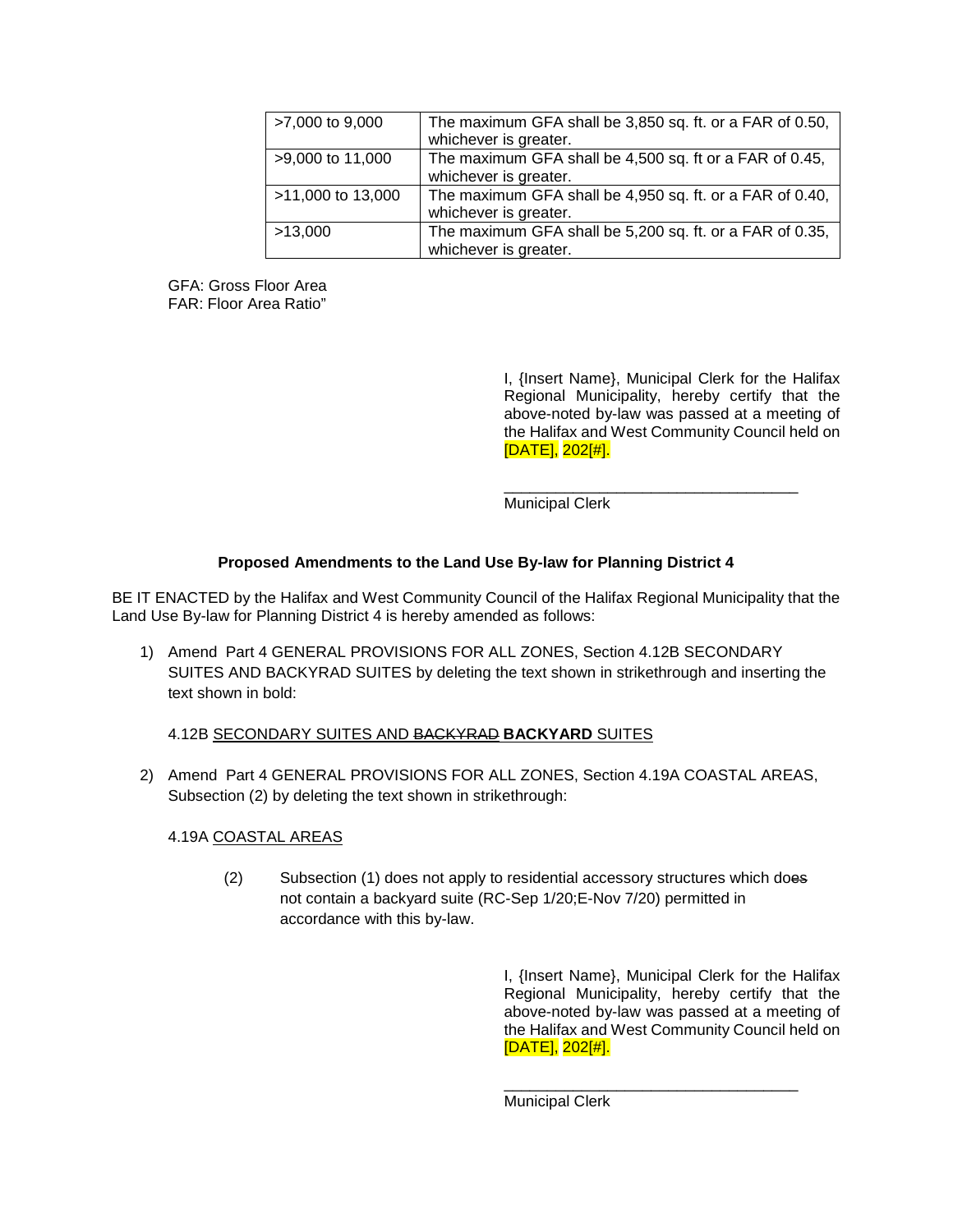### **Proposed Amendments to the Land Use By-law for Planning District 5**

BE IT ENACTED by the Halifax and West Community Council of the Halifax Regional Municipality that the Land Use By-law for Planning District 5 is hereby amended as follows:

- 1) Amend Part 4 GENERAL PROVISIONS FOR ALL ZONES, Section 4.13B SECONDARY SUITES AND BACKYARD SUITES, Subsection (b) BACKYARD SUITES by inserting the text shown in bold:
	- (b) BACKYARD SUITES

Backyard suites shall be permitted accessory to a single unit dwelling, a mobile dwelling, a two-unit dwelling or a townhouse dwelling **subject** to the following provisions:

> I, {Insert Name}, Municipal Clerk for the Halifax Regional Municipality, hereby certify that the above-noted by-law was passed at a meeting of the Halifax and West Community Council held on [DATE], 202[#].

\_\_\_\_\_\_\_\_\_\_\_\_\_\_\_\_\_\_\_\_\_\_\_\_\_\_\_\_\_\_\_\_\_\_ Municipal Clerk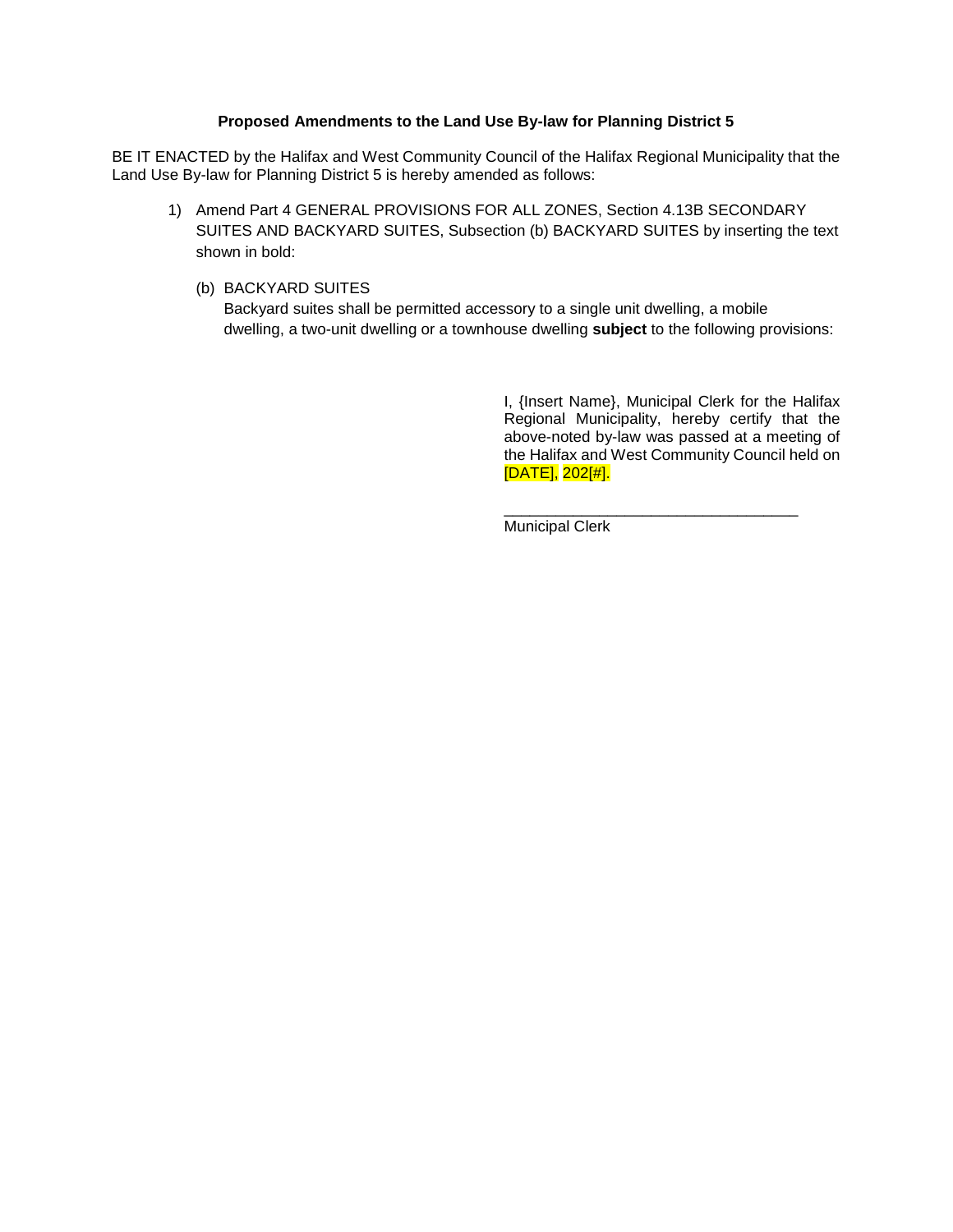### **Attachment D: Proposed Amendments for Halifax and West Community Council and North West Community Council**

# **Proposed Amendments to the Land Use By-law for Halifax Mainland Plan Area**

BE IT ENACTED by the Halifax and West Community Council and the North West Community Council of the Halifax Regional Municipality that the Land Use By-law for Halifax Mainland is hereby amended as follows:

1) Amend the R-1 ZONE: SINGLE FAMILY DWELLING ZONE Section, Subsection 21(ga) by inserting the text shown in bold:

# REQUIREMENTS

21 Buildings erected, altered or used for R-1 uses in an R-1 Zone shall comply with the following requirements:

| (a)  | lot frontage minimum                                                                                                                                   | 50 feet except when a lot faces on the outer side<br>of a curve in the street, in which case the min.<br>frontage may be reduced to 30 feet |
|------|--------------------------------------------------------------------------------------------------------------------------------------------------------|---------------------------------------------------------------------------------------------------------------------------------------------|
| (b)  | lot area minimum                                                                                                                                       | 5,000 square feet                                                                                                                           |
| (ba) | Notwithstanding clause (b), the minimum lot area, for lots abutting an inland<br>watercourse in the "Mainland South Area", shall be 6,000 square feet; |                                                                                                                                             |
|      |                                                                                                                                                        |                                                                                                                                             |

- (c) lot coverage maximum 35 percent<br>(ca) height maximum 35 feet
- (ca) height maximum
- (d) floor coverage of living 950 square feet space, minimum
- (e) every building shall be at least 12 feet from any other building and at least 8 feet from the rear and both side lines of the lot on which it is situated and at least 20 feet from any street line in front of such building

# ACCESSORY BUILDINGS

- (f) notwithstanding the provisions of clause (e), a carport or a detached or attached non-commercial garage may be located not less than 4 feet from the rear and both side lines of the lot on which it is situated and shall be located 8 feet from any other building
- (g) notwithstanding the provisions of clause (f), any accessory building shall not require any side or rear yard nor any setback from any other building if such building is located entirely within the rear yard of the lot on which such building is located; provided, however, that such accessory building shall not be closer than 15 feet to any street line.
- (ga) Notwithstanding **the provisions of** Subsection **21**(d), Backyard Suites are not subject to a minimum **floor coverage of** living space. (RC-Sep 1/20;E-Nov 7/20)
- 2) Amend the R-2 ZONE: TWO FAMILY DWELLING ZONE Section, Subsection 26(ga) by deleting the text shown in strikethrough and inserting the text shown in bold:

# REQUIREMENTS

- 26 Buildings erected, altered or used for R-2 uses in an R-2 Zone shall comply with the following requirements:
	- (a) Lot frontage minimum 50 feet except when a lot faces on the outer side of a curve in the street, in which case the minimum frontage may be reduced to 30 feet
	- (b) Lot area minimum 5,000 square feet
	- (ba) Notwithstanding clause (b), the minimum lot area for lots abutting an inland watercourse in the "Mainland South Area", shall be 6,000 square feet;